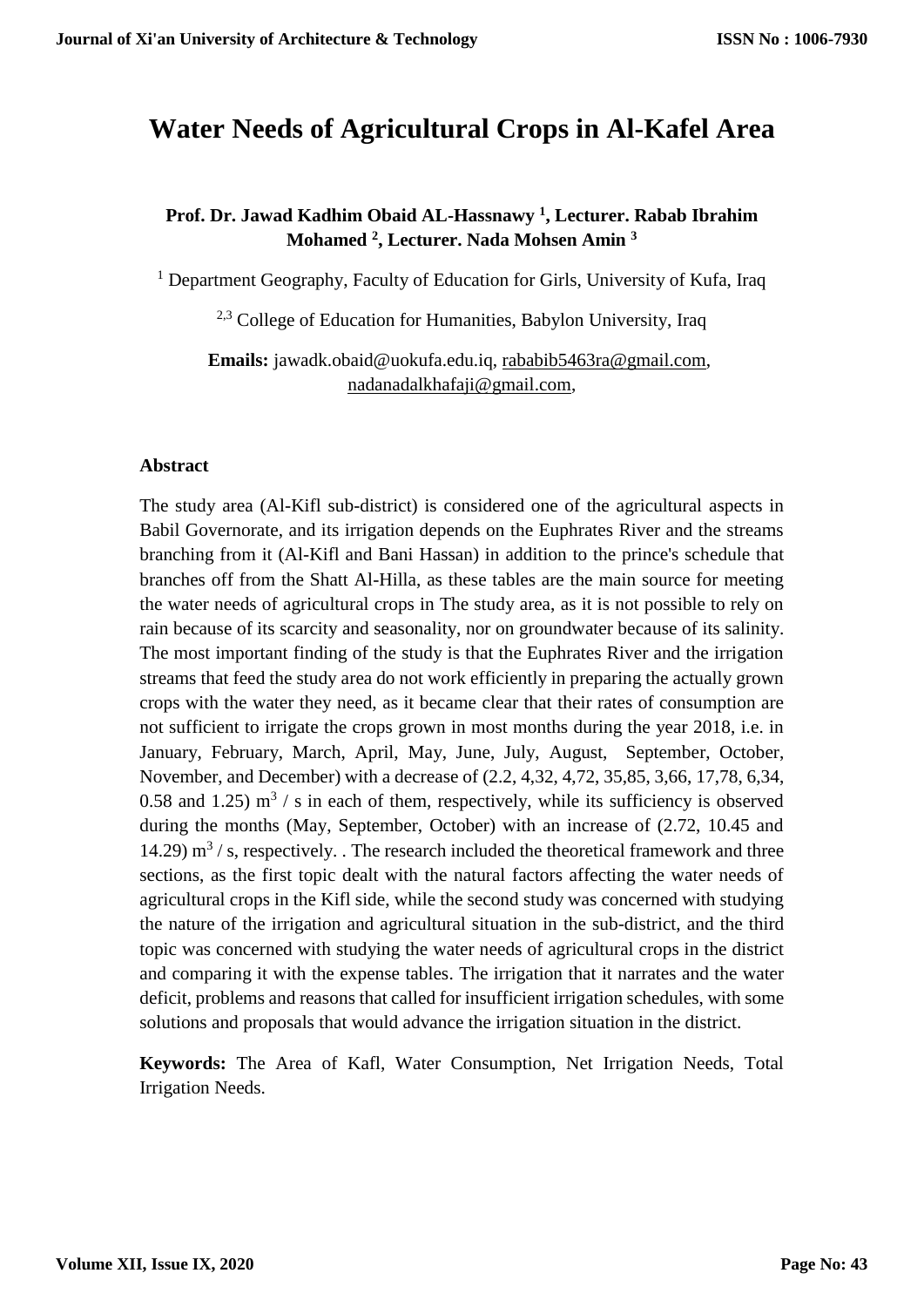#### **Introduction**

Water resources are among the most important natural resources, as they have a fundamental influence in the formation and formation of most of the components of life, and without them they are absent, as they are the basis of life for all living organisms and the essential factor for every activity, so it is not strange to find that man, since the dawn of creation, resorted to establishing his civilizations around the banks of rivers The constant flow and proximity of water sources, which formed the most important sites in attracting human settlements because they are suitable sites for the practice of its various activities, and since the economic value of water is constantly increasing, it must be rationalized with high efficiency by providing specific and optimal quantities of water as the exploitation of water requires increasing the efficiency of exploitation Reducing waste that depends on an accurate knowledge of the basic water needs of agricultural crops, and this is what research aims. This knowledge is the basis for the success of the agricultural sector, because a decrease in the amount of water during the growth period may cause a decrease in crop production, as well as any increase in irrigation water for a certain extent leads to waste Water increases production costs and affects soil properties and agricultural land drainage.

**Research problem:** The research problem is as follows:

- 1- What is the effect of natural factors on the water needs of agricultural crops in Al-Kifl area?
- 2- Do the water shares specified for the Euphrates River and the streams (Al-Kifl, Bani Hassan and Al-Amir) correspond to the water needs of the crops cultivated in Al-Kifl during 2018?

#### **Research hypothesis:**

To answer the research problem, the study assumed:

- 1- Natural factors have an effect on the water needs of agricultural crops in the area of Al-Kifl.
- 2- The water quotas set for the Euphrates River and the streams (Al-Kifl, Bani Hassan and Al-Amir) do not match the water needs of crops grown during 2018.

**The research structure:** The research structure included the theoretical framework and three sections. The first topic dealt with the study of the natural factors affecting the water needs of agricultural crops in the area of sponsorship, while the second topic was concerned with studying the irrigation and agricultural situation in the study area, and the third topic discussed the water needs of agricultural crops in an area studying.

The first topic: the natural factors affecting the water needs of agricultural crops in the area of Al-Kifl

First: Location and area: Al-Kifl sub-district is one of the sub-districts of Al-Hilla district in Babel governorate, as it is located between two latitude  $(35 = 06 - 32 - 38 = 08 - 12)$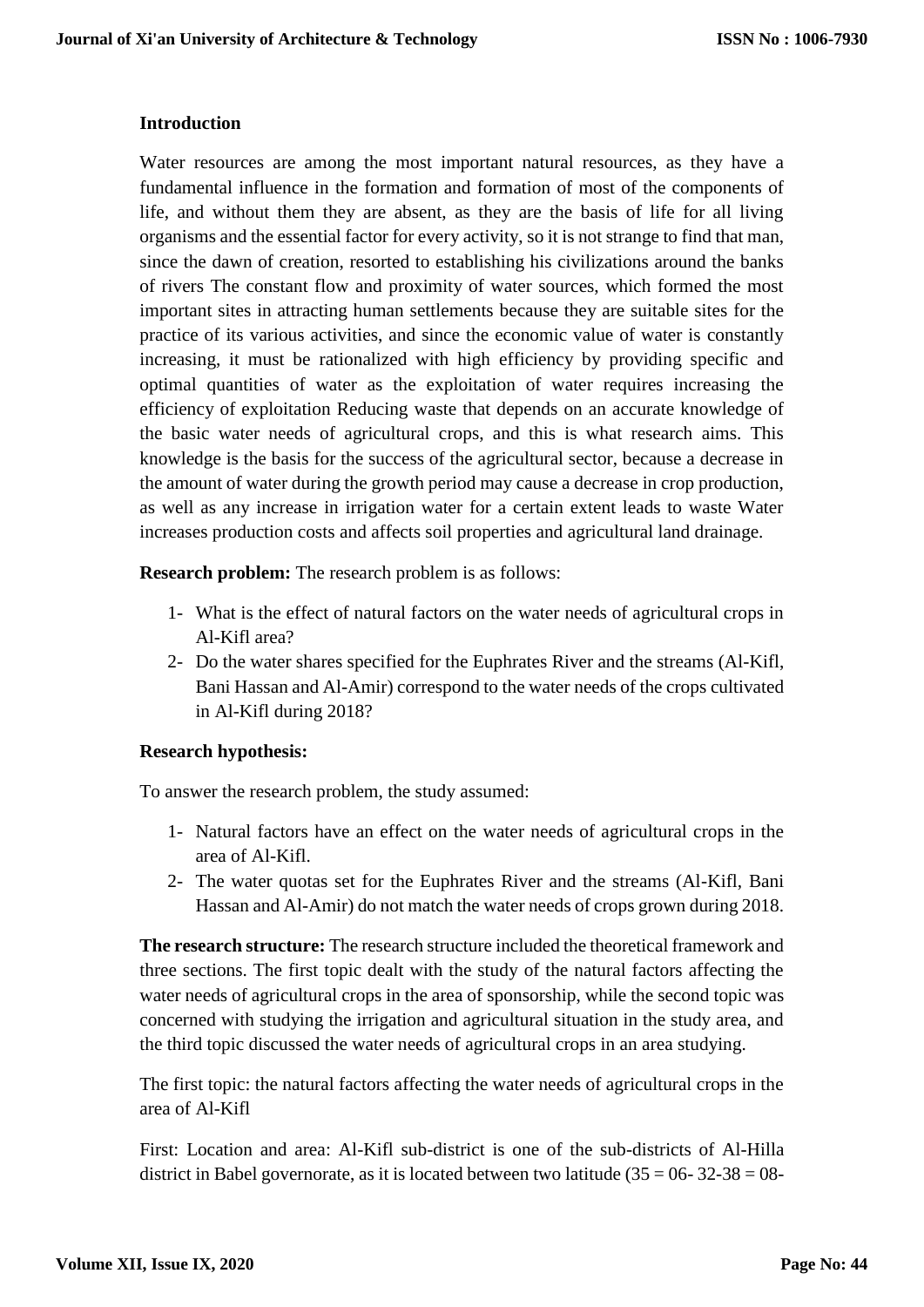32 degrees) north and two longitudes ( $16 = 18-44-11 = 34-44$  degrees) To the east, it is bordered by Abu Gharq, to the north, the center of the Hilla district to the northeast, Karbala, to the northwest, to the east, the Hashemite district, and Najaf, to the south and southwest. Map (1), as for the area of the study area, it is (526) km2, and it constitutes (59.9%) of the total area of Al Hilla district, which is (878) km2 and about  $(10.2%)$  of the total area of Babil Governorate, which is  $(5119)$  km<sup>2</sup>).

Map (1) Al-Kifl district location



Source: - Republic of Iraq, Ministry of Water Resources, Directorate of Public Survey, Administrative Map of Babil Governorate, Scale 1: 250,000, 2016.

**Second:** The surface: the surface affects directly and indirectly on agricultural production, and the plains are one of the most important sections of the surface suitable for agricultural activity for the ease of conducting agricultural operations. The flatness of the surface also helps establish irrigation and drainage channels (2).

 The study area is part of the sedimentary plain, which is the most recent part of the Iraqi surface in its composition, as it is characterized by the flatness of its land and it is clear from the map (2) that the highest levels of the surface in the study area are located in its northern part with a height ranging between (26-28) m, then the levels gradually decrease to Height from (24-26) m and the gradient in surface levels continues until it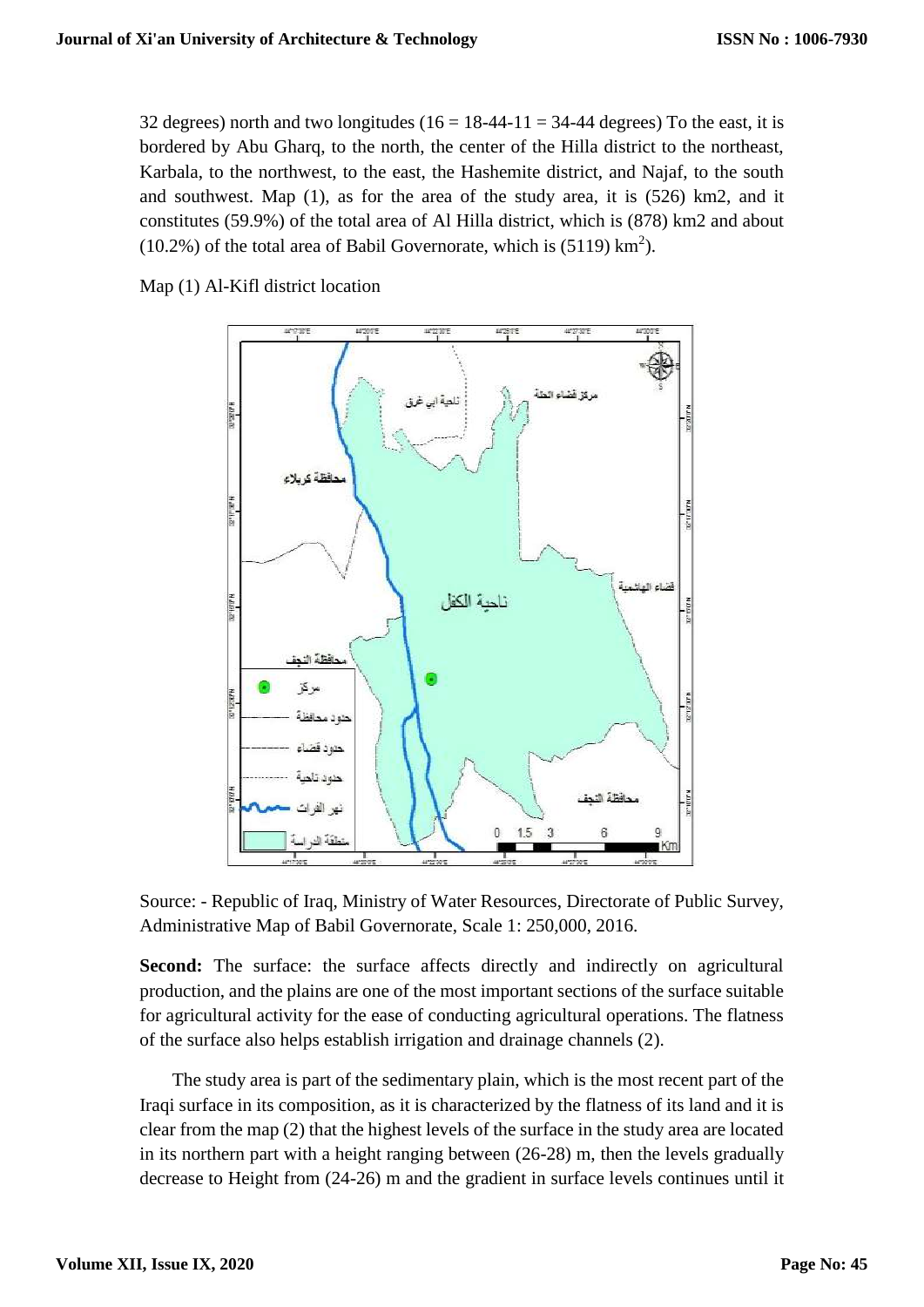reaches less than (20) m in its southeastern sections. This difference in elevation has a clear effect in the direction of the network of rivers and irrigation streams that irrigate the study area from the northwest to the south. The eastern, and the practice of the used irrigation methods and thus the rates of water shares, which greatly affects the values of the water needs of the crops grown in the study area.



Map (2) of the elevations in Al-Kifl sub-district

Source: Republic of Iraq, Ministry of Water Resources, Directorate of Public Survey, Maps Production Department, Map of Babil Governorate, topographic on 1/500000 scale, 1985.

**Third: Climate:** To know the effect of climate on estimating the water needs of crops cultivated in the study area, its components are studied according to the climate data of the neighborhood area for the period (2000-2018), and it is third: (solar radiation, temperature, precipitation, relative humidity, wind, evaporation, Factors: Solar energy is important and affects the water needs of the crop as a basis in the evaporation and transpiration process in addition to the transpiration process not only during lighting the period that is proportional to the amount of transpiration and this mainly depends on the radiant energy (3), and Table No. (1) Looks at The average annual hours of actual brightness in the study area reached during the years (2000-2018) to (8, 4) hours/day, where the highest actual brightness was recorded during July and August (11.4, 11.0)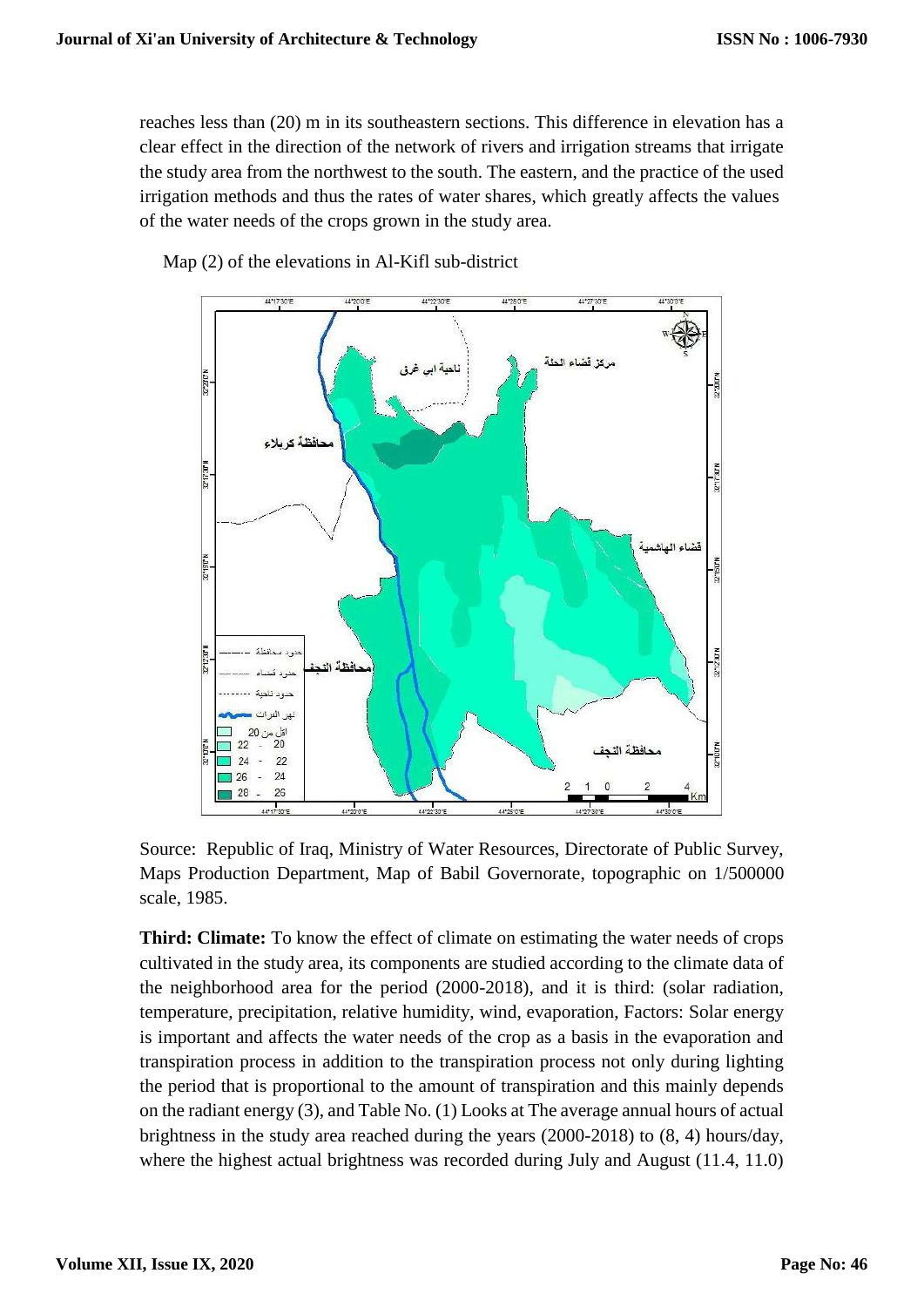hours/day Each, while the lowest solar brightness was maintained during December  $(6,0)$  hours/day.

| Table (1) the monthly and annual averages of the climate elements in the study area |  |
|-------------------------------------------------------------------------------------|--|
| for the period $(2000-2018)$ .                                                      |  |

| Evaporation / mm | Wind<br>speed<br>m/s | Relative<br>humidity%/ | Amount<br>of<br>rain / mm | Temperature / m | Solar<br>radiation<br>hour / day | the month   |
|------------------|----------------------|------------------------|---------------------------|-----------------|----------------------------------|-------------|
| 3, 54            | 6,1                  | 1,72                   | 9,81                      | 2, 11           | 1,6                              | January     |
| 1,79             | 8,1                  | 8,60                   | 4, 21                     | 9,13            | 1,7                              | February    |
| 9,136            | $0$ , $2\,$          | 8,50                   | 9,10                      | 3, 19           | $6,7$                            | March       |
| 7,180            | 2, 2                 | 5.04                   | 8,11                      | 2,24            | 9,7                              | April       |
| 1,255            | 2, 2                 | 9, 34                  | 8,3                       | 7, 29           | 1,9                              | May         |
| 0,193            | 5, 2                 | 9,29                   | 0, 0                      | 5,33            | 6, 10                            | June        |
| 4,733            | 4, 2                 | 5,30                   | 0, 0                      | 3,35            | 4,11                             | July        |
| 9,300            | 7,1                  | 1,32                   | $0$ , $0$                 | 7,35            | 1.01                             | August      |
| 4,923            | 6, 1                 | 1,37                   | 3,0                       | 9,31            | 9,9                              | September   |
| 5,155            | 4, 1                 | 1,45                   | 5,1                       | 3, 26           | 9,7                              | October     |
| 2,79             | 3, 1                 | 9,64                   | 2,12                      | 1,18            | 9,6                              | November    |
| 5,57             | 5,1                  | $3,68$                 | 20,0                      | 9,12            | 6,0                              | December    |
| 3,182            | 9,1                  | 6,47                   | $7\,,\,8$                 | 3,24            | 4,8                              | annual rate |

Source: the Republic of Iraq, Ministry of Transport and Communications, Iraqi Weather Authority, Climate Department, unpublished data, 201 201.

Temperature is a factor affecting the number of water resources, as it largely determines the amount of water flowing in rivers and the flow regime during the year (4). The data table reached above the average annual temperature in the study area (24,3) m, and the highest rates were recorded during the month of August, when it reached (35,7) m, while the lowest level recorded in January  $(11, 2)$  is considered rain from The most important aspects of precipitation that affect agricultural production, as it provides the water needed for plant life, as it represents 90% of the growing tissues in the plant, and its importance is measured by its actual value, i.e. the amount of water that the plant can benefit from in completing its life cycle (5). It is clear from the organization itself that the average annual rainfall does not exceed about (8.7) mm, with a height of (1,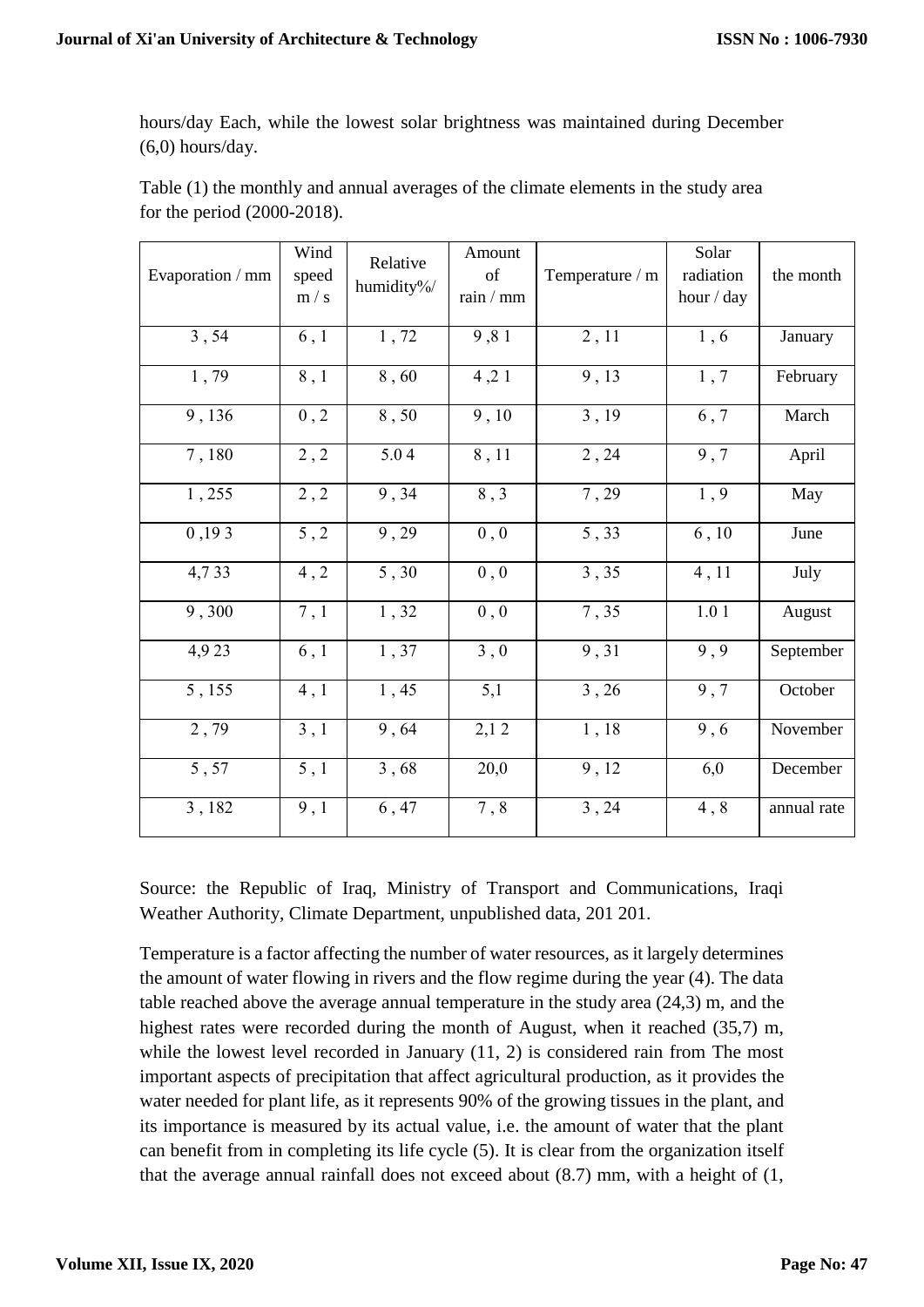22) mm in the third month of October, and then it appears in the third after these months of decline. And it stops during the hot season months (June, July, and August) due to the high temperatures and the high values associated with water residues through evaporation, and thus the increase in water consumption rates that greatly affect the water shares from irrigation schedules in the study area. As for relative humidity, it is one of the climatic factors that affect the growth of agricultural crops, as its decrease in the atmosphere leads to an increase in plant transpiration (6). Moisture harms or delays agricultural crops (7). The data refer to Table No. (1). The annual average relative humidity decreased in the study area (47, 6%), and this rate increases during the season of the cold year as a result of lower temperatures. D- Maternal fall rates fell at their highest rates during the month of December. (72% 1), while the relative humidity decreases during the hot season of the year, with the lowest rates recorded during December. June (29, 9%). With regard to wind, it is one of the climatic elements that affect the life of plants, and its effect varies according to their speed and types if they are very fast in breaking the stems of plants and removing them from their roots and dropping their leaves, flowers and even their fruits, while the fast and dry wind leads to severe evaporation and transpiration, which requires more water to replace lost moisture in plants ([8]). It is clear from the same table that the annual rate of wind speed in the study area reached  $(1, 9)$  m  $/ s$ , and that the wind speed increases during the hot months of the year, to reach the maximum during the month of June  $(2, 5)$  m/s, but in The cold season, where November recorded the lowest wind speeds (1, 3) m / s, and evaporation is also one of the climatic factors that affect the water needs of water. Agricultural crops, because they serve to determine the amount of running water in rivers (9), but its effect is related to other factors (solar radiation, temperature, humidity, and winds (10). We can see from the table that the high evaporation rates during the hot season From its year, it reaches its highest levels in July (34.7) 3 mm, and this coincides with high temperatures and low humidity, which requires setting water quotas according to the needs of agricultural crops During the cold season of the year, low rates were recorded in January (54.3) mm.

**Fourth: Soil:** Soil is defined as a natural element in which food is available, and it is the basis of plant life and its continuity (11). Knowledge of its physical and chemical properties is of great importance in irrigation and agricultural production because it facilitates irrigation and improves the efficiency of agricultural irrigation (12) as for the soil in the study area it is divided into the following sections:

- 1- River streams soil: This soil appears in the study area along the Euphrates River. Map No. (3), which is characterized by good drainage for its height that ranges between (2-3) m above the level of the adjacent ground level (13), as it is characterized by a low internal water level (14), based on these characteristics, it is considered one of the best types of soil suitable for producing various agricultural crops.
- **2-** River basins soil: This soil is located in areas far from river courses and irrigation channels. Map (3) is characterized by a decrease in the soil of the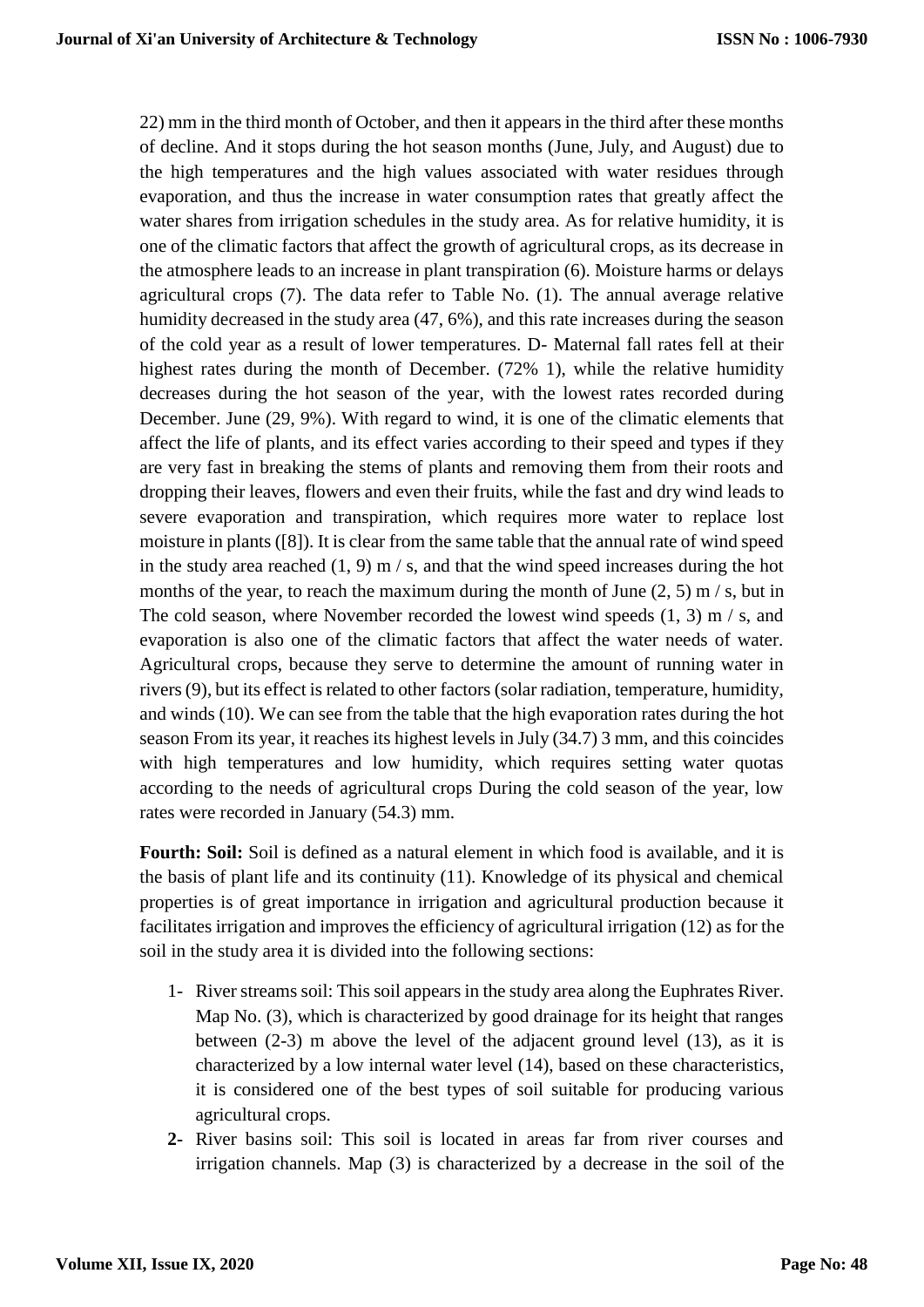shoulders of the rivers by about (2-3) m, which led to an increase in the groundwater level in it (15).

3- Marshlands and Marshlands: This type of soil is found in the south and some northern and central parts of the study area. Map (3) features the soil as salty soil due to poor drainage and the high water level of the internal manufacturing value of agriculture and clay (17).

Map (3) of the soil types in Al-Kafeel district



Source: Abdul-Ilah Razooqi Karbal, Green Vegetables, and their Future in Hilla, an unpublished master's thesis, College of Arts, University of Baghdad, 1967, p. 58- The second topic: The nature of irrigation and the agricultural situation in the Kifl region

**First:** The nature of Al-Arawi's position on the aspect of sponsorship: the logic of the study of (clusters) Nu al-Ajji Farm in Babel Governorate

1- The Euphrates River: It is one of the water sources in the Al-Kafeel region, as it enters from the northwestern side, and its length reaches the study area (63) km and its course direction from the northwest too. South. Map No. (4) The irrigated area of the Euphrates River reached 8033 dunums (18) in relation to the convergence rates of the Euphrates, as shown in Table No. (2) For desertification rates. From the rural total of the Euphrates River and irrigation channels. The study area, where it was noticed that the data correlation rate of the Euphrates River is the total ratios and the actual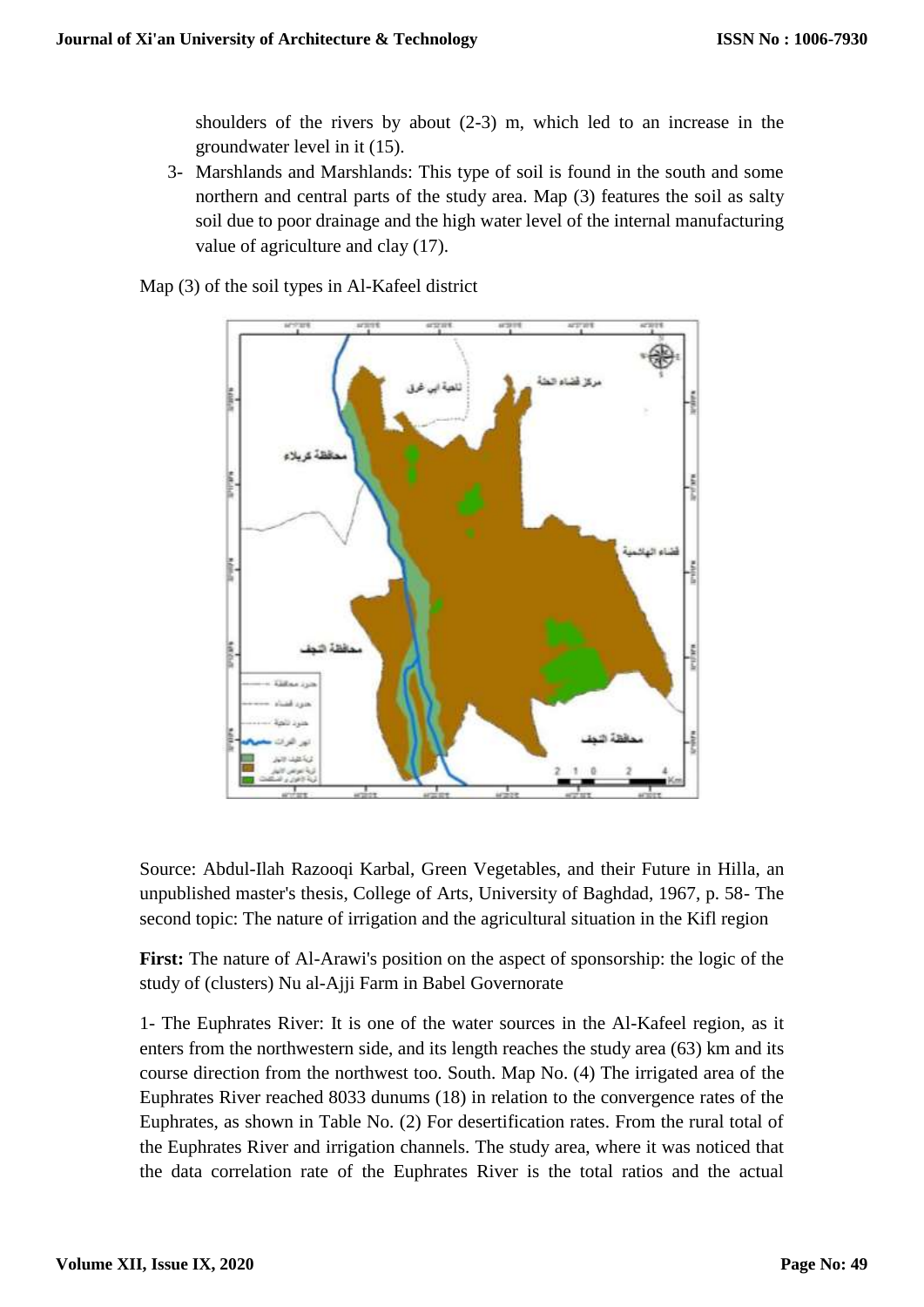connection of the area to which it arrived, as the annual rate of river drainage reached  $(2, 3, 1, 2)$  m<sup>3</sup>/s. During the year 2018, when February recorded the highest rate at  $(25, 1, 2)$ 24) m  $3/$  s, while the second month of October recorded the lowest rate, by  $(2\ 1, 22)$  m  $\frac{3}{s}$ .

2- Care schedule: This schedule branches out from the left bank of the Euphrates River at a distance of 120 meters north of India Dam, and it is included in the tables attached to it. Map (4). The sponsor's schedule enters the al-Kafeel area from the northwestern section, and its length inside the area is 32 km, including branch (5) sub tables with a total length of (30) km with a drainage design of (2,496)  $\text{m}^3$  / s in addition to the number of field outlets (137) is graduated from the timetable, while the area of land that depends on irrigation in the supported schedule is (42.734 dunums). (19).



Map No. (4) The river network and irrigation channels in the Al-Kifl area

Source: The Republic of Iraq, Ministry of Water Resources, Directorate of Water Resources in Babil Governorate, Map of Irrigation and Puncture Projects in Babil Governorate on 1/500000 scale, 2015.

Table (2) the total expenses of the Euphrates River and irrigation schedules in the area of Kifl in 2018.

| Bani Hassan schedule | Sponsorship schedule | <b>Euphrates River</b> | Months |
|----------------------|----------------------|------------------------|--------|
|                      |                      |                        |        |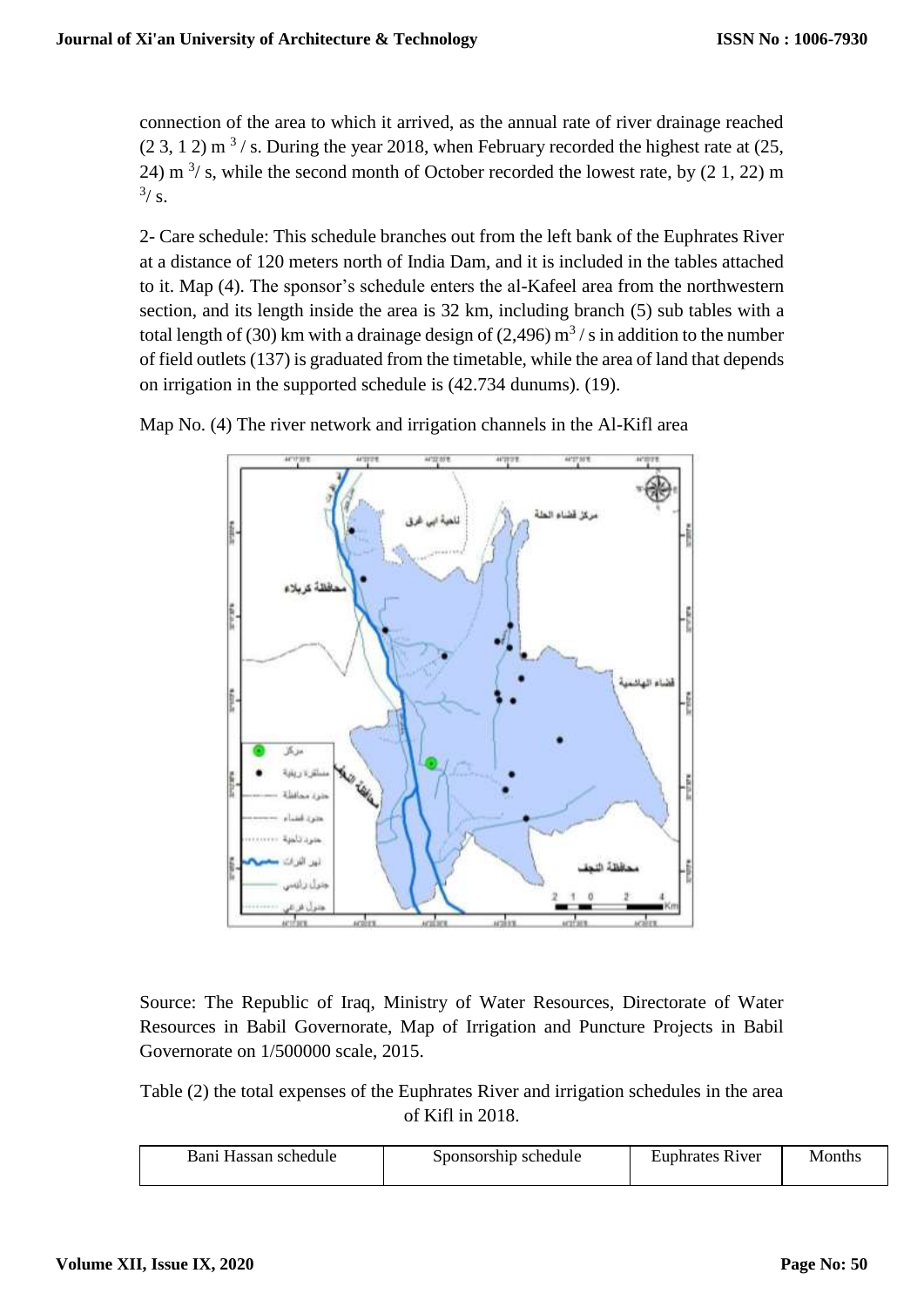|       | $(m)$ Level $(s/m3)$ Discharge |       | $(m)$ Level $(s/m3)$ Discharge | $(s/m3)$ Discharge |                    |
|-------|--------------------------------|-------|--------------------------------|--------------------|--------------------|
| 30,56 | 8                              | 31,20 | 10                             | 23,84              | January            |
| 30,37 | $\overline{7}$                 | 31,11 | 9                              | 24,25              | February           |
| 30,50 | 12                             | 26,31 | 14                             | 24,24              | March              |
| 30,83 | 14                             | 31,51 | 19                             | 23,97              | April              |
| 31.00 | 13                             | 23,00 | 9                              | 23,05              | May                |
| 30,90 | 12                             | 31,50 | $10\,$                         | 22,81              | June               |
| 30,90 | 12                             | 31,50 | $10\,$                         | 23,56              | July               |
| 30,80 | 9                              | 31,22 | 9                              | 23,63              | August             |
| 30,75 | 8                              | 31,15 | $8\,$                          | 23,28              | September          |
| 30,56 | 8                              | 31,00 | 8                              | 67, 12             | October            |
| 30,50 | $\overline{8}$                 | 31,00 | $\overline{8}$                 | 22, 12             | November           |
| 30,50 | 8                              | 31,00 | 9                              | 93, 12             | December           |
| 30,68 | 9,91                           | 30,12 | 10,25                          | 12,23              | Annual Pain<br>del |

Source: Directorate of Water Resources, Babil Governorate, Division of Water Indications, Unpublished Data, 9201.

With regard to the total data rate for the complex disbursement schedule, as shown in Table (2), the annual rate of conjunction with the sponsorship schedule during 2018 was (10, 25) m3/ s and the center (30.12) m. On the backside, where the month of April recorded the highest rate and value (19) m3/ s and (31, 51) m, while the index was only one month (September, October, and November). With a minimum and a rate of (8) m3/ s. As for the actual spending rates as shown in Table No. (3), the annual rate for the sponsorship schedule during the aforementioned year was (5, 08) m3/ s, as of April, the highest rate was recorded At  $(9,5)$  m $3/$  s.

3- Bani Hassan Stream: - This course takes its waters from the right side of the Euphrates River on km (602) km and enters the study area in the western section. Map No. (4) And its length (12) kilometers inside the sponsor side, from which (34) field outlets come out. As for the area that depends on this schedule, it has reached (20303) dunums within the Kafala area (20) in relation to the sanitation rates of Bani Hassan College, as the data refer to Table (2) for the annual rate. Brave Bani Hassan. The agenda during 2018 reached (9.91) m3/ s and (30, 68) m, which is clear from the same timetable. The month of April recorded the highest rate of (1) 4 m3/ s and at (30.83) m, while the lowest rate was recorded in February (7) m3/ s and at (30.37) m.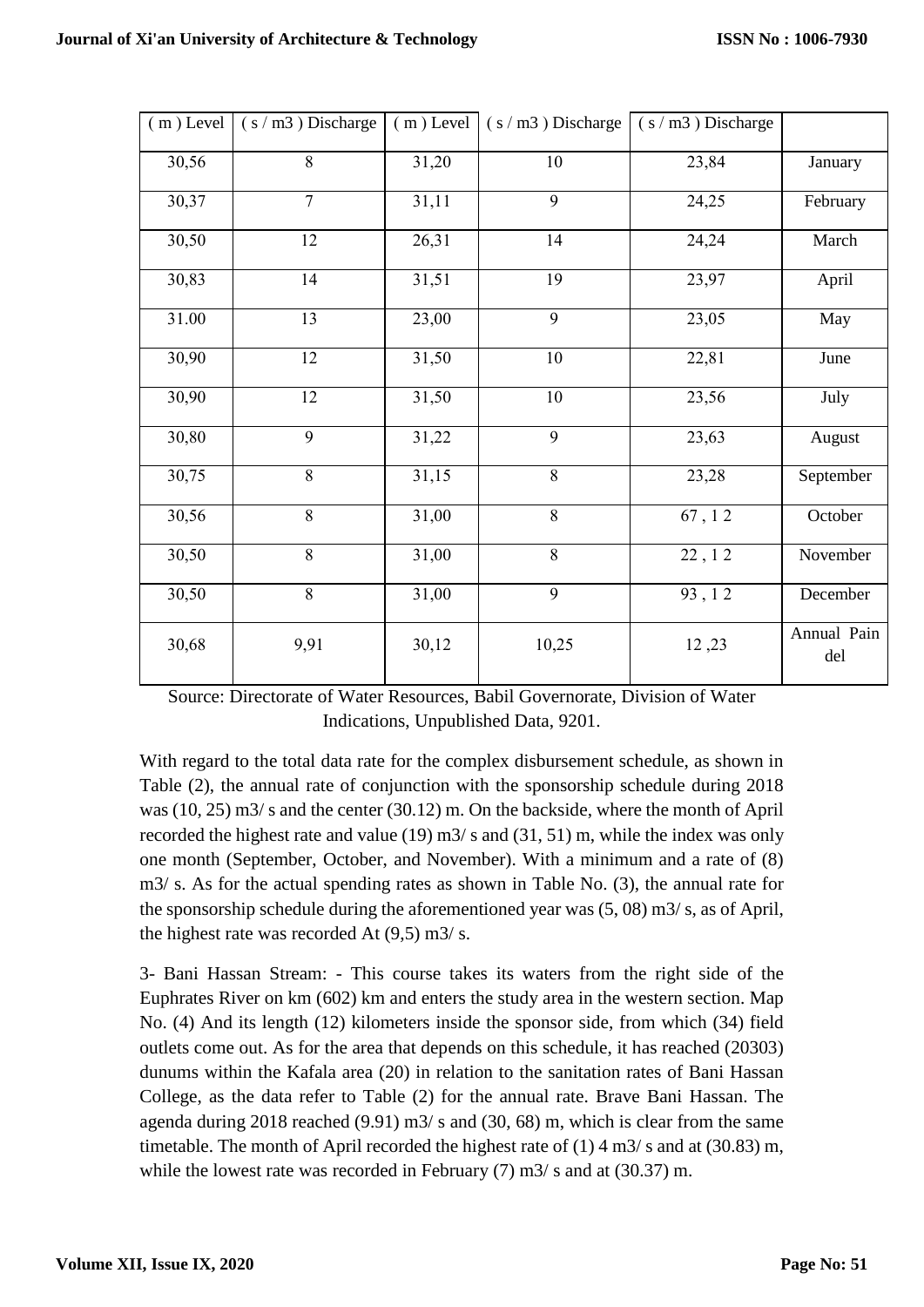| Prince's          | Bani Hassan       | Sponsorship       | Months      |
|-------------------|-------------------|-------------------|-------------|
| $(t/m3)$ schedule | $(t/m3)$ Schedule | $(s/m3)$ schedule |             |
| 4,79              | 1,28              | 5                 | January     |
| 4,22              | 1,12              | 4,5               | February    |
| 5,03              | 1,92              | $\overline{7}$    | March       |
| 4,54              | 1,24              | 9,5               | April       |
| 3,24              | 2,08              | 4,5               | May         |
| 3,24              | 1,92              | $\overline{5}$    | June        |
| 3,24              | 1,92              | 5                 | July        |
| 2,92              | 1,44              | 4,5               | August      |
| 2,67              | 1,28              | $\overline{4}$    | September   |
| 2,67              | 1,15              | $\overline{4}$    | October     |
| 2,50              | 1,10              | $\overline{4}$    | November    |
| 2,90              | 1,10              | $\overline{4}$    | December    |
| 3,49              | 1,46              | 5,08              | annual rate |

Table (3) Actual expenditures for irrigation schedules that pass through Al-Kifl for the year 2018

Source: Water Resources Directorate, Babil Governorate, Water Impact Division, unpublished data 9201.

As for the actual rates of expenditures of the Bani Hassan schedule in the study area during the year 2018-2018, as can be seen from Table No. (3) that its annual average was (1,461) m3/ s, as it was the month of May. The highest rate was recorded (2, 08) m3 / s in the month of registration for the months of November and December, the lowest rate was (1, 10) m3/ s for each of them during the year.

4. The Emir's agenda: Ayman Shatt Al-Hilla branches on the (46,600) km and this table entered from the northern side, where it headed south. Map (4) and branches from both sides (17), sub-table (14), a table through which the sponsor passes, with a total length of (54, 27) km, and the land area is estimated at (36286). Acres) and drainage (5,256) m/ s, in relation to the actual rural desertification rates for the Emir's agenda in the study area during 2018, as shown in Table (2), the average age at (49, 3) M 3/ s, where the month of March recorded the highest rate (5), 03) m 3/ second, while the second month of October recorded the lowest rate and (2.50) m 3/ second, we conclude from the above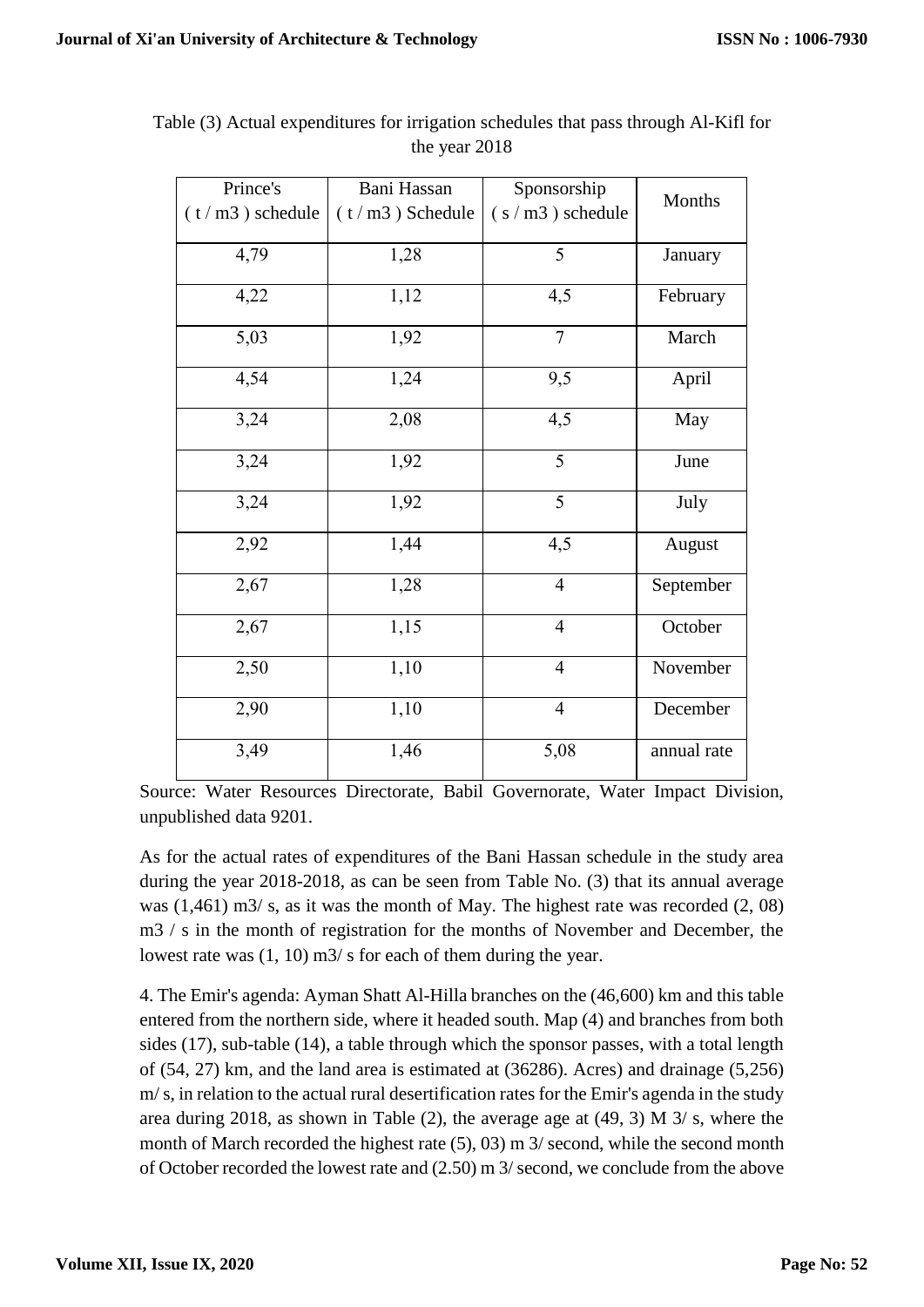that there is a noticeable decrease in the expenses rates Water, river network levels and irrigation schedules serving the study area. Therefore, pumps have been relied upon to raise water to agricultural lands.

Figure (1). Pumps installed on the Euphrates River

I picked up On.9 201/ 11 / 3

Second: The nature of the agricultural situation in terms of sponsorship: - Conditions for ensuring agricultural areas in Babil governorate with a total cultivable area (1 0940 1) dunums (58 82%) of the total size of the hand and (570) 186 acres ([22]) related to crops which are grown there and include: -

## **1- Field crops are divided into:**

## **A- Land under winter field crops (wheat and barley)**

1- Wheat: The wheat crop is considered one of the most important winter field crops. Table No. (4) Shows that the area cultivated with this crop amounted to (18299) dunums for the period (14-20-20). 2018), and that the area planted with wheat has fluctuated over the years. The above mentioned, where the maximum reached (22825) dunums for the agricultural season 15-20, and the lowest (16551) dunums for the 20-16 season.

Table (4) the areas cultivated with crops (dunums) in the study area for the period (2014- 2018)

| Forage crops |      | Vegetable crops |        | Winter field<br>Summer field<br>Leguminous crops<br>crops<br>crops |              |                |             |                |        |       |       |  |  |
|--------------|------|-----------------|--------|--------------------------------------------------------------------|--------------|----------------|-------------|----------------|--------|-------|-------|--|--|
| Clover       | Jet  | Winter          | Summer | The<br>cattle                                                      | The<br>beans | Beans          | the<br>rice | yellow<br>corn | barley | Wheat | years |  |  |
| 595          | 7184 | 2254            | 3786   | 59                                                                 | 981          | 124            | 6614        | 7859           | 7532   | 17093 | 2014  |  |  |
| 650          | 3968 | 3191            | 1250   | $\overline{\phantom{a}}$                                           | 208          | 700            | 1027        | 848            | 6568   | 22825 | 2015  |  |  |
| 677          | 2197 | 1421            | 649    | 60                                                                 | 195          | $\blacksquare$ | 4431        | 10018          | 3233   | 16551 | 2016  |  |  |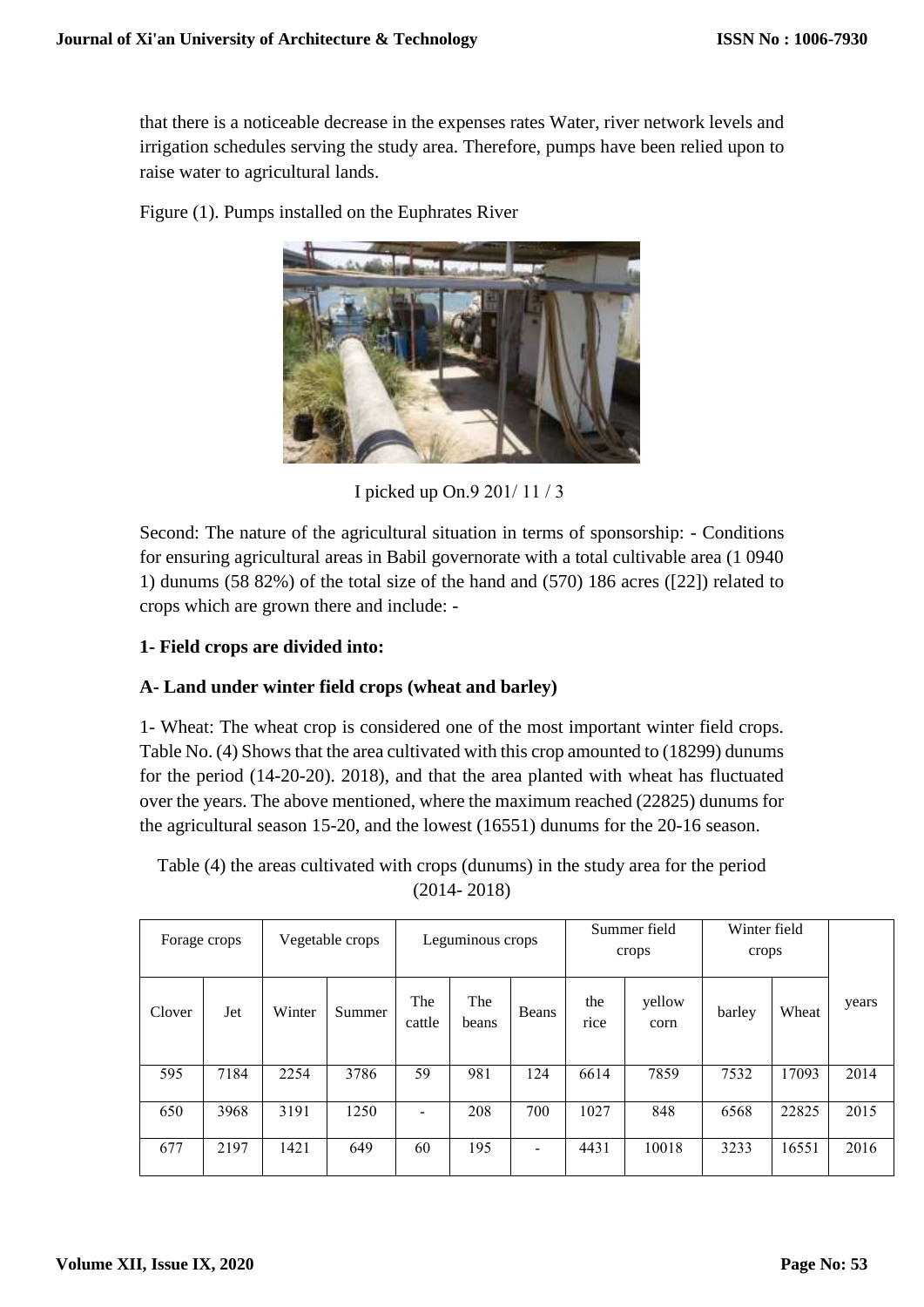| 808 | 2727 | 2014 | 1301 | 55  | 190 | $\,$ | 4004 | 1251 | 3277 | 18015 | 2017           |
|-----|------|------|------|-----|-----|------|------|------|------|-------|----------------|
| 500 | 2000 | 1914 | 1111 | 25  | 106 | 250  | 4000 | 1151 | 3077 | 17015 | 2018           |
| 646 | 3615 | 2159 | 1619 | 498 | 336 | 358  | 4015 | 4225 | 4082 | 18299 | the<br>average |

Source: Directorate of Agriculture, Babil Governorate, Department of Agricultural Statistics, unpublished data, 2019.

2- Barley crop: As for the winter field crops grown in the study area, it reached the cultivated area at the rate of this crop (4082) without its duration, and that the cultivated area was volatile and reached the maximum (7532). Agricultural season 14 and not less than (3077) Agricultural season 2018 Table (4).

## **B- Summer field crops**

1- Yellow corn: Summer cereal crops are considered important for the prevailing cultivation in the study area, as it is clear from the same table that the percentage of cultivated area, which amounted to (4225) dunums for the mentioned period, as the areas planted with maize were fluctuating, where it decreased (848) without the agricultural season 20-15, and in the apartment (10018) without during the season 2016.

2- Crop rice: It is considered one of the most important cereal crops, as wheat comes after the crop in terms of nutritional importance, noting that the aforementioned table shows that the area cultivated with this crop reached (4015) dunums during (4015) dunums. (2014-2018) the cultivated area in 2014 (6614) without which was the highest area planted with this crop during the manhood period, then invested an area (1027) dunums of 5,201 which is the lowest percentage. Of the area planted with this crop during the same period years

## **2- Leguminous crops: divided into**

A- Winter legume crops (Beqala'i): One of the crops grown in the study area, where it is clear from the table that the average cultivated area has reached (358) dunums for the mentioned period. The mixed area, as recorded, was the highest cultivated area in Baqalqa (700) dunums, season 15-20, and the lowest cultivated area was (124) dunums, 2014.

## **B- Summer leguminous crops: divided into**

1. Cowpea: one of the crops cultivated in the study area, as shown in the table, the percentage of the cultivated area during the mentioned period was (336) dunums mixed, where the area was (981) dunums of 20 14 then. After that, it decreased (106 dunums) in 2018.

2. Livestock: Among the crops cultivated in the study area, as shown in the previous table, the area of cultivated land in the Mak region reached (498) dunums for the period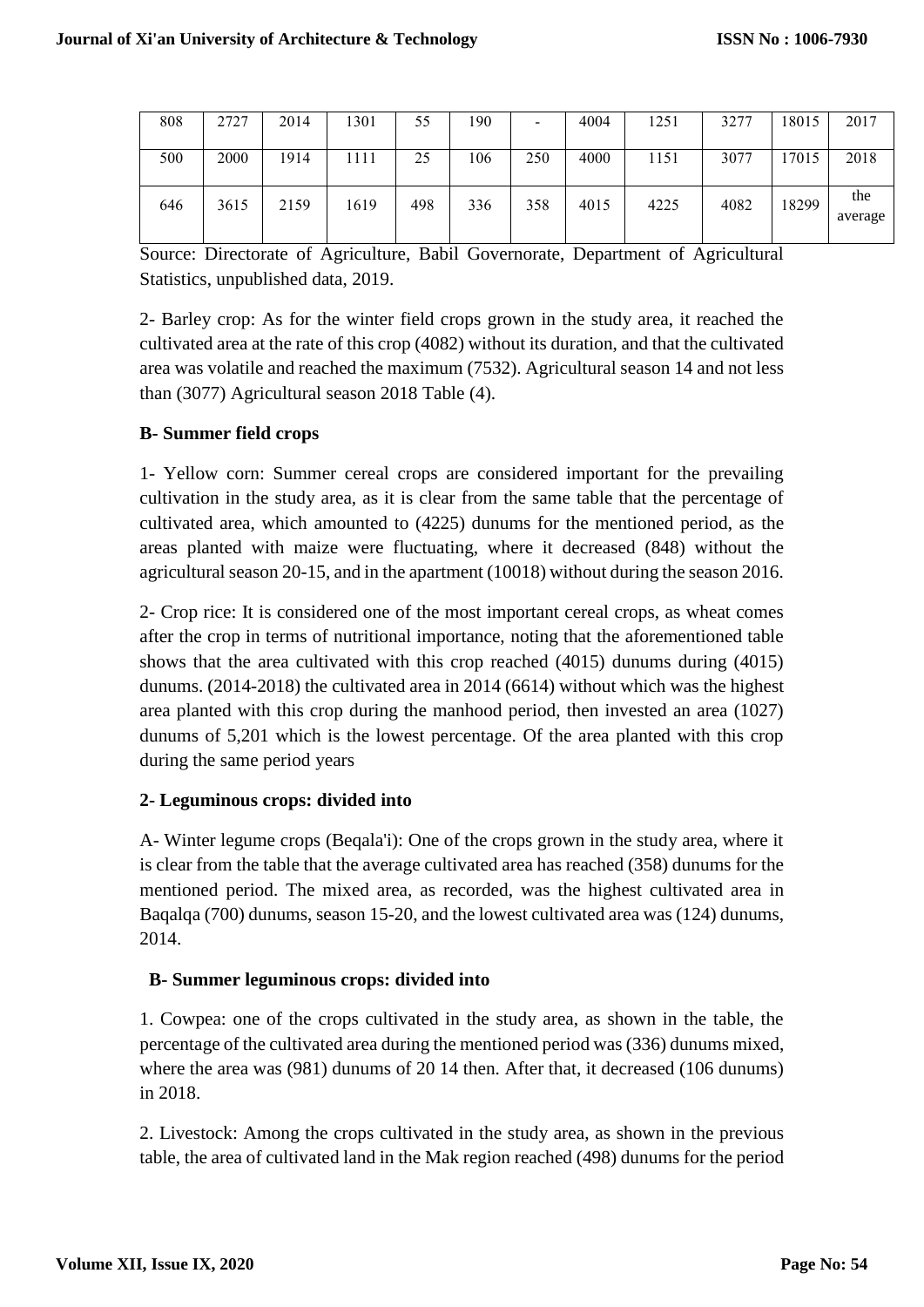(2014-2018), and the area is also uneven at its end. To (60) without the 2016 agricultural season, while the lowest cultivated area was (25) without the year 2018.

### **3. Vegetable crops are divided into**

A - **Agitator crops t the summer yeh - :**For crops planted in the study area, it appears from Table (4) that the average cultivated area reached (1619) without the mentioned period, the cultivated area was uneven as recorded in the region in which they reached vegetable crops during the year 201 AD The number of (3786) dunums per year 2014, and planted it on an area of (649) without season 20 16.

**B - vegetable crops of the château Yeh** - **:**Crops cultivated in the study area, and it is clear from the same table that the cultivated area at the rate of these crops reached T. (2159) dunums for the period in question, and the areas differ during the years period, as recorded and the highest cultivated area by the year 201 5 (3191) don, as It is registered in 201 201, a low area, with a total cultivated area of it (1421) dunums.

#### **4. Forage crops )Jet ,Clover(**

A **- crop Alfalfa:** The crops grown in the study area and notice from the data table that the average cultivated area of the Gajat during the aforementioned years was (3615) dunums and the varying area during the years period reached (7184) dunums from 20 14, which is the highest limit for the area planted with this crop, while The lowest areas where this crop reached during this period were in 2011 8 where it reached (2000) without.

**B - clover** - **:** Of the crops planted in the study area and the notes of the aforementioned table, the average cultivated area for this crop was (646) dunums during the same period of years, and the area varied over years, with the cultivated area in the year amounted to 14 (595) dunums, then rose to reach (808) Acres in 2017 acres, which is the highest limit reached by the cultivated area, then the area decreased to (500) acres in 8 201, which is the lowest area this crop reached during the same period.

| Table (5) shows the cultivated crop areas in terms of the CFL during |  |  |  |  |
|----------------------------------------------------------------------|--|--|--|--|
| the year 2018 and which were extracted the needs of her water.       |  |  |  |  |

| Area (acres) | Crops       |
|--------------|-------------|
| 17015        | Wheat       |
| 3077         | barley      |
| 1151         | yellow corn |
| 4000         | The rice    |
| 250          | Do not drop |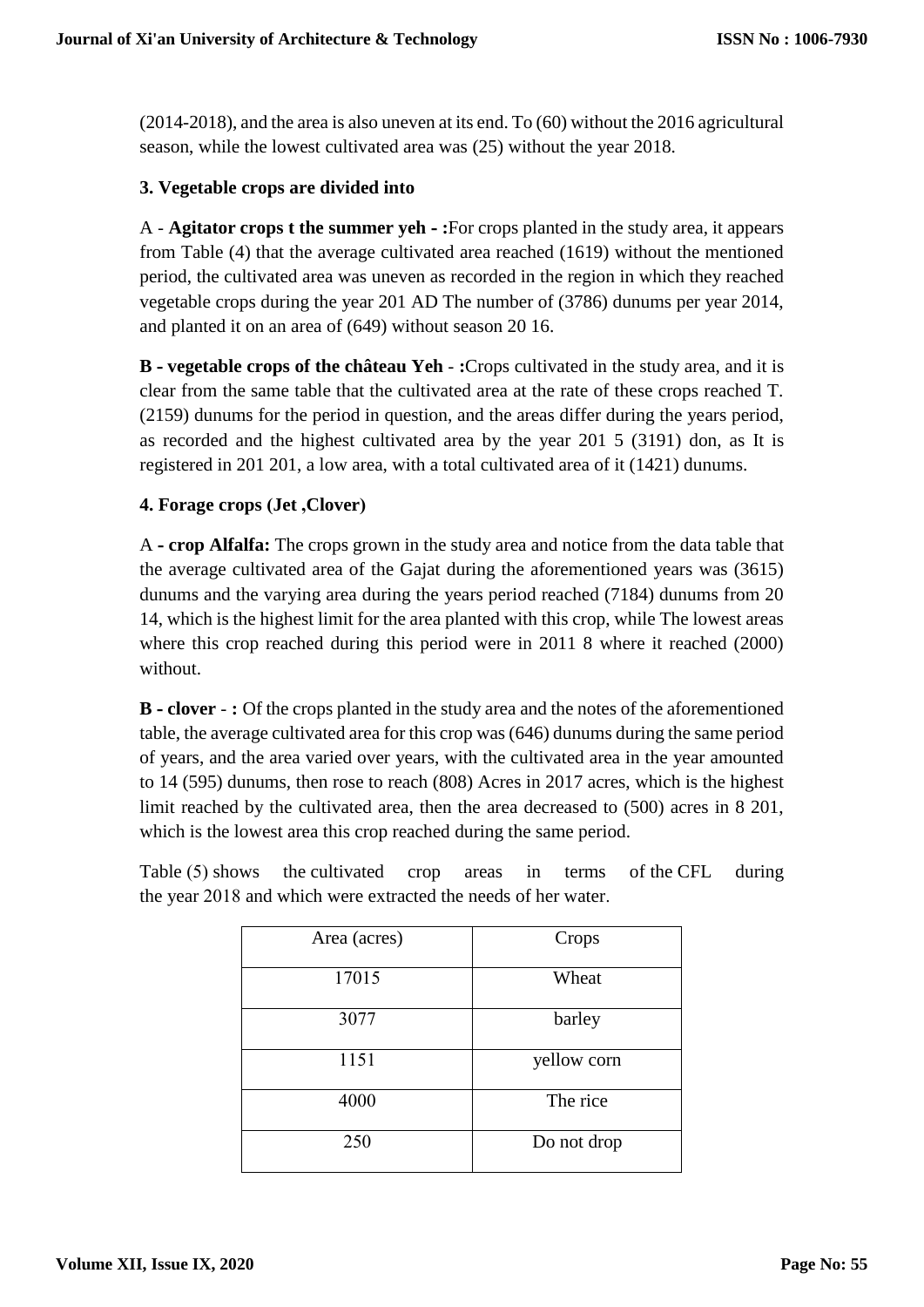| 106   | The beans         |
|-------|-------------------|
| 25    | The match         |
| 1111  | Summer vegetables |
| 1914  | Winter greens     |
| 2000  | Jet               |
| 500   | Clover            |
| 10830 | Orchards          |

Source: Directorate of Agriculture, Babil Governorate, Agricultural Statistics Division, unpublished data 2019.

The third topic: the water needs of agricultural crops in the Alkafil region: estimating the water needs of the different crops is the first and important stage of planning the optimal management of available water (23), and the water needs represent the amount of irrigation water. It is given to this crop during a specific period of time and distributed to a number of irrigation according to the requirements of the need (24). Irrigation water is the main source for meeting the water needs of crops grown in the study area, as it is not possible to rely on rain due to its scarcity and seasonality, nor on groundwater due to its salinity, and for the purpose of determining the water needs of crops in the study area, the following must be determined:

#### **First: water consumption (consumption):**

Also known as water consumption (evaporation/transpiration) (evaporation), the amount of water stored in the root zone that the plant uses and evaporates from its leaves by the method of transpiration to which the amount of water evaporated from cultivated land adds the same crop in good production conditions (25). The study relied on extracting the water consumption values of the crops cultivated in the study area on the formula (Blani - Cradle) (26):

 $Cu = KP 4.6$  (t +17.8)

Where:

 $Cu =$  water consumption during the crop growth period (cm)

 $K =$  factor dependent on crop quality. Table (6)

 $P =$  percentage of daylight hours per month in relation to their number per year. Table (7)

 $T$  = mean monthly temperature in Celsius. Table (8)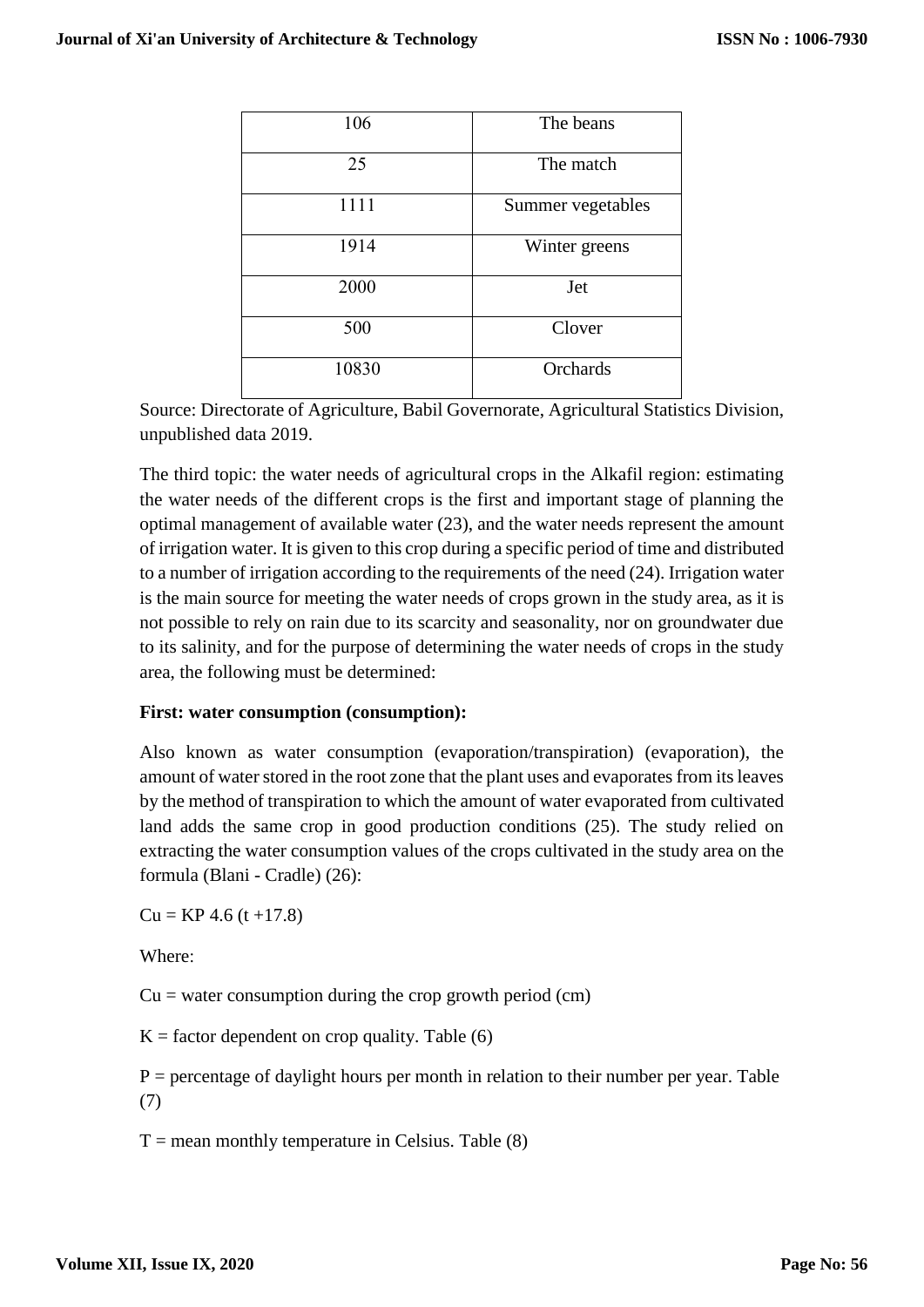| December                 | November                 | October                  | September                | August                   | July                     | June                     | May                      | April                    | March                    | February                 | January                  | The crop             | N <sub>0</sub>   |
|--------------------------|--------------------------|--------------------------|--------------------------|--------------------------|--------------------------|--------------------------|--------------------------|--------------------------|--------------------------|--------------------------|--------------------------|----------------------|------------------|
| 8,0                      | $\overline{4,0}$         | $\overline{\phantom{a}}$ | $\overline{\phantom{a}}$ | $\overline{\phantom{a}}$ | $\overline{\phantom{a}}$ | $\blacksquare$           | $\overline{a}$           | $\overline{5,0}$         | $0$ , $1$                | 2, 1                     | $\overline{2,1}$         | Wheat                | $\overline{.1}$  |
| 8,0                      | $\overline{4,0}$         | $\overline{\phantom{a}}$ | $\overline{\phantom{a}}$ | $\overline{\phantom{a}}$ | $\overline{\phantom{a}}$ | $\overline{a}$           | $\overline{\phantom{a}}$ | $\overline{3,0}$         | 8,0                      | $\overline{2,1}$         | 2,1                      | barley               | $\overline{.2}$  |
| $\overline{\phantom{a}}$ | 2,0                      | 0.5                      | 8,0                      | 0, 1                     | 0, 1                     | $\overline{\phantom{a}}$ | $\overline{\phantom{a}}$ | $\overline{\phantom{0}}$ | $\overline{a}$           |                          | $\overline{\phantom{a}}$ | yellow<br>corn       | $\cdot$ 3        |
| $\overline{\phantom{a}}$ | $\overline{\phantom{a}}$ | $\overline{\phantom{a}}$ | 5,0                      | 9,0                      | $\overline{2,1}$         | 1.3                      | $\overline{3,1}$         | $\overline{2,1}$         | 1,1                      | $\overline{\phantom{a}}$ | $\overline{\phantom{a}}$ | the rice             | $\overline{.4}$  |
| 87,0                     | 62,0                     | 50,0                     | $\overline{\phantom{a}}$ | $\overline{\phantom{a}}$ | $\blacksquare$           | $\blacksquare$           | $\overline{\phantom{a}}$ | 70,0                     | 90,0                     | 08, 1                    | 4, 1                     | Beans                | $\overline{.5}$  |
| $\overline{\phantom{a}}$ | $\overline{\phantom{a}}$ | $\overline{\phantom{a}}$ | $\overline{\phantom{a}}$ | 54,0                     | 97,0                     | 0.85                     | 70, 0                    | $58,0$                   | $\overline{\phantom{a}}$ | $\overline{\phantom{a}}$ | $\overline{\phantom{a}}$ | The beans            | $.6\,$           |
| $\overline{\phantom{a}}$ | $\overline{\phantom{a}}$ | $\overline{\phantom{a}}$ | $\overline{\phantom{a}}$ | 54,0                     | 97,0                     | 0.85                     | 70, 0                    | 58,0                     | $\overline{\phantom{a}}$ | $\overline{\phantom{a}}$ | $\overline{\phantom{a}}$ | The cattle           | $\overline{.7}$  |
| $\overline{\phantom{a}}$ |                          |                          | $7\ , 0$                 | 9,0                      | 0, 1                     | 9.0                      | $8,0$                    | $8$ , $0$                | $\overline{a}$           | $\overline{\phantom{a}}$ | $\overline{\phantom{a}}$ | Summer<br>vegetables | $.8\,$           |
| 5,0                      | $5,0$                    | 7,0                      | $\overline{\phantom{a}}$ | $\overline{\phantom{a}}$ |                          | $\overline{\phantom{a}}$ | $\overline{\phantom{a}}$ | $\overline{\phantom{a}}$ | $8$ , $0$                | $6,0$                    | $5,0$                    | Winter<br>vegetables | .9               |
| 14,1                     | 92,0                     | 89,0                     | 88,0                     | 88,0                     | 86,0                     | 88,0                     | 90, 0                    | 92,0                     | 94,0                     | 98,0                     | 10, 1                    | Jet                  | .10              |
| 92,0                     | 64,0                     | 48,0                     |                          |                          |                          |                          |                          | 89,0                     | 92,0                     | 03, 1                    | 16, 1                    | Clover               | $\overline{.11}$ |
| 5,0                      | $5$ , $0$                | 7,0                      | $7\,, 0$                 | 9,0                      | 0, 1                     | 9,0                      | $8$ , $0$                | $8$ , $0$                | $8\ ,\,0$                | $6,0$                    | $5\ ,0$                  | Orchards             | .12              |

Table (6) average (kcal) distributed per month over the growing period of the cultivated crop in the study area

#### **Source:**

1- Nabil Ibrahim Al-Taif, Essam Khudair Al-Hadithi, Basics of Irrigation and Its Applications, Dar Al-Kutub, Directorate of Printing and Publishing, University of Mosul, 1988, p. 224

2- The Soviet Union, V. O, Master Plan for Water Resources and Land Development in the Iraqi Ministry of Irrigation. The book, Baghdad, Baghdad, p.

Table (7) Average percentage of daytime hours per month relative to their number per year (P) in the study area

| Percentage rate | the month | Percentage rate | the month |
|-----------------|-----------|-----------------|-----------|
| 9,77            | July      | 7,20            | January   |
| 9,28            | August    | 6,97            | February  |
| 8,34            | September | 8,37            | March     |
| 7,93            | October   | 8,72            | April     |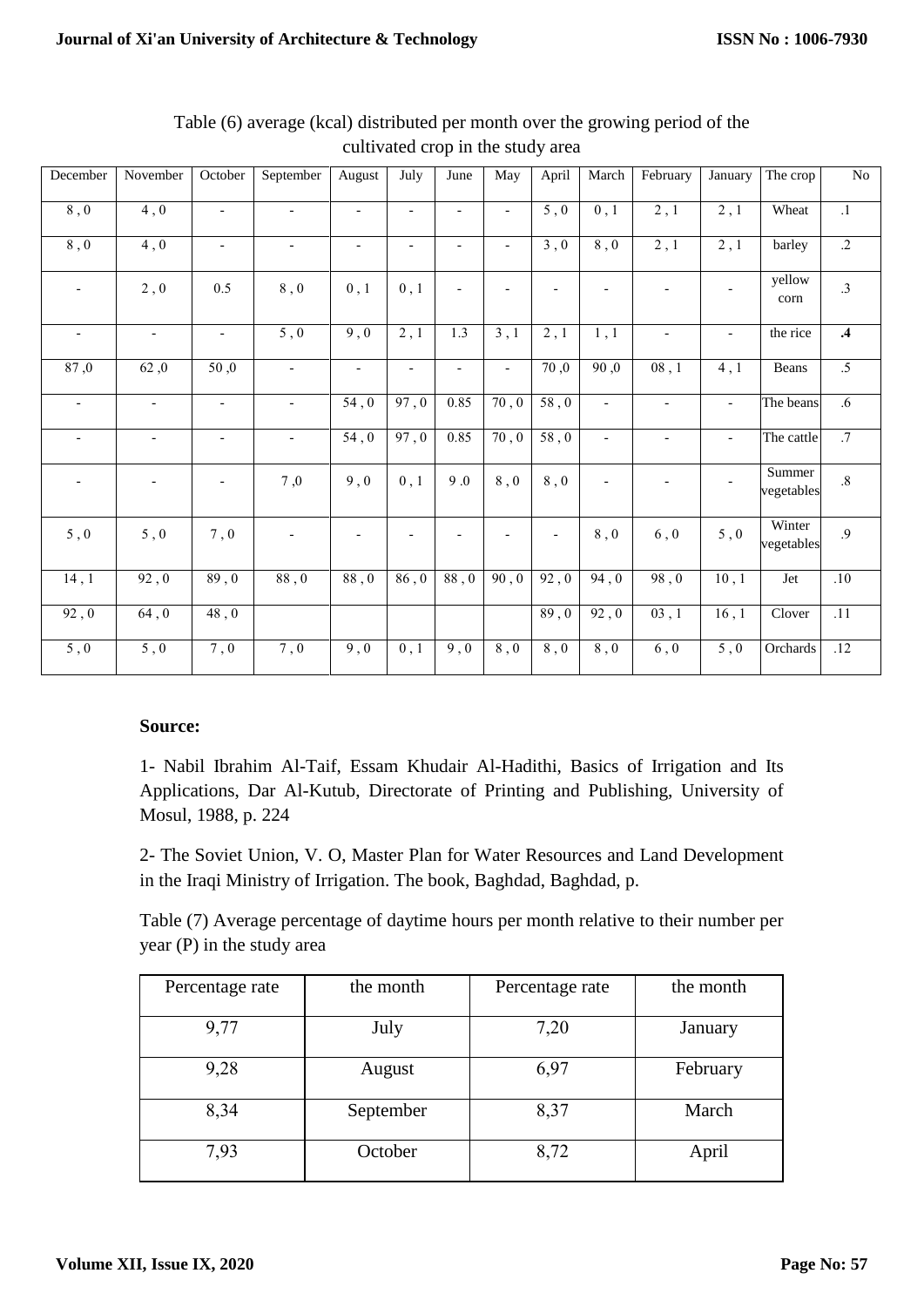| −    | November | ,63  | May  |
|------|----------|------|------|
| 7,05 | December | 9,60 | June |

Source: Laith Khalil Ismail, Irrigation and Puncture, 2nd edition, Dar Al-Kutub for Printing and Publishing, University of Mosul, 2000, p. 225.

| Monthly rates | the month         | Monthly rates | the month |  |
|---------------|-------------------|---------------|-----------|--|
| 37,6          | July              | 11,4          | January   |  |
| 36,6          | 11,8<br>August    |               | February  |  |
| 32,8          | 18,5<br>September |               | March     |  |
| 25,8          | October           | 23,8          | April     |  |
| 19,4          | November          | 29,8          | May       |  |
| 14,5          | 33,3<br>December  |               | June      |  |

Table (8) monthly averages of temperatures in the study area for 2018

Source: the Republic of Iraq, Ministry of Transport and Communications, Iraqi Weather Authority, Climate Department, unpublished data, 2019.

Table No. (9) Shows data on the values of water consumption (evaporation/transpiration) for crops cultivated in the study area during the year 2018. It was also noted from the table that there is a difference in their values of consumption of winter crops for winter crops. The water differs from that grown in the summer as is the case with the rest of the crops grown in the study area on the one hand, and on the other hand, the different need for one crop of water differs according to its different stages. Growth, as it is clear from the same table that the total water consumption of wheat crop reached (575, 51) mm, the maximum water consumption in March (137, 64) mm / month, while the total water consumption of the barley crop is (513, 56) mm in the same year, and its peak consumption was in January (113, 77) mm / month. From this, it is evident that the wheat crop needs more water than the barley crop for many reasons, including that the area planted with the wheat crop is greater than the area planted with the barley crop, as well as for other things related to the characteristics of the same crop, but for summer field crops, it is clear from the previous table that the total consumption. The water from the corn crop (723.94) mm, and the peak water consumption was in July. (243.66) mm / month, while the total water requirement for the rice crop is (15) 09.99) mm and the maximum water consumption in July is (293.57) mm/ month, which means that the rice crop needs more water than yellow. The corn crop is related to several things, including those related to the long period of growth in addition to other matters related to the nature of the crop itself. With regard to crop legumes, as it is clear from the same table that the total water requirements for the Bekaa crop amounted to (717.26) mm and reached the highest water consumption in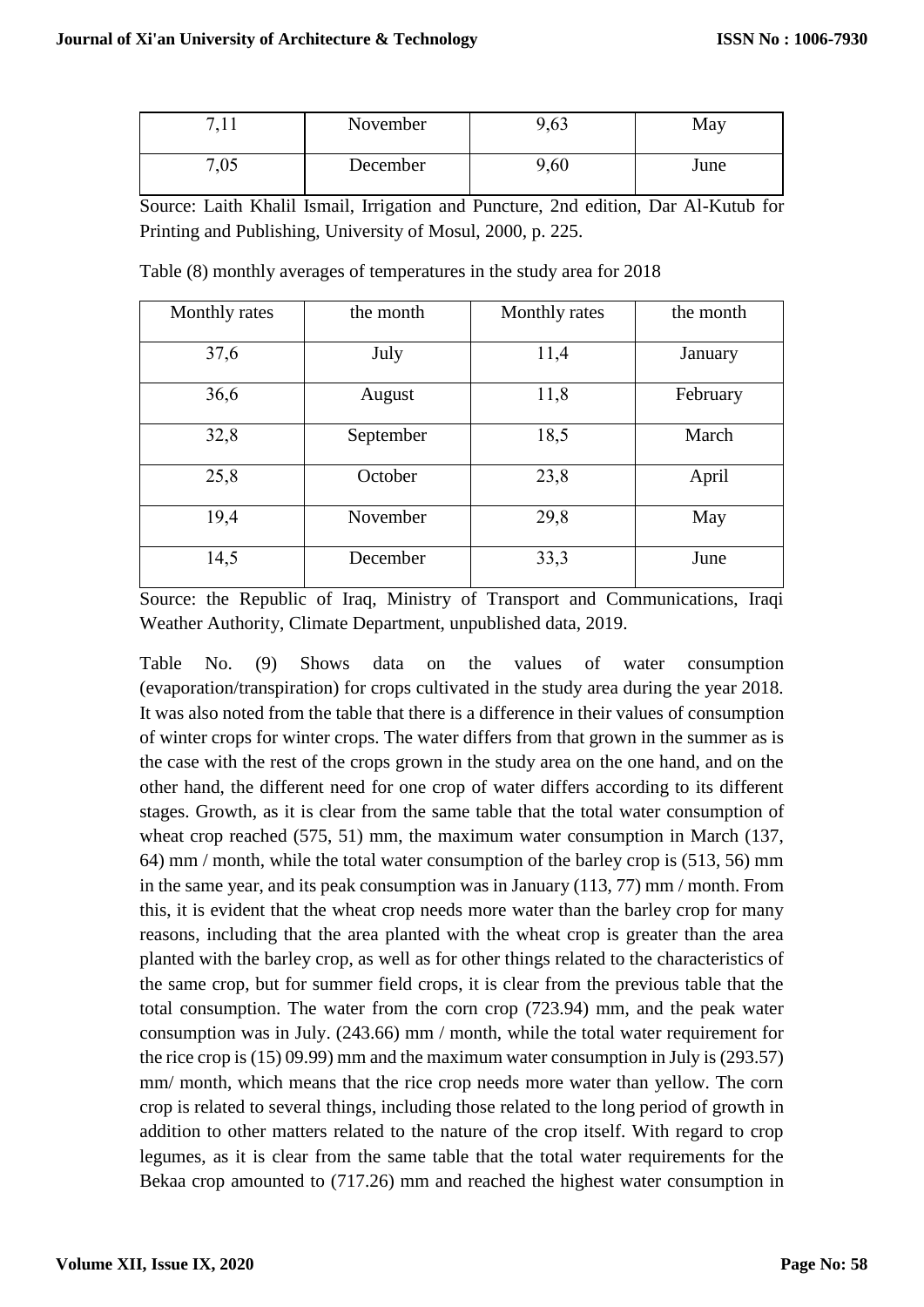January (134.23) mm / month, while the total water requirements for crops reached. (Cowpea and cattle) reached (794.66) mm per year during the year. The highest water consumption was reached in July (2, 43, 66) mm/month, due to the warm and dry weather conditions. Vegetable crops (summer and winter) for vegetable and winter crops, it is clear from the table that the total water consumption reached (430.98) mm, while the summer vegetable crops (J) reached the water they need (10, 80 and 9) mm. As for the fodder crops, they totaled the water consumption of the jet crop is (1801, 86) mm while the total water consumption of the alfalfa crop is (29,722) mm. The water orchards emanating from the table indicated that the total water consumption reached (071511 mm) in 8201, the maximum water consumption in July (2, 43, 66) mm / month, due to the warm and dry weather conditions.

|                |        | Forage crops | Greens  |         |            | Legumes      |        | Summer field crops |                |                          | Winter field crops       |           |
|----------------|--------|--------------|---------|---------|------------|--------------|--------|--------------------|----------------|--------------------------|--------------------------|-----------|
| Orchards       |        |              |         |         |            |              |        |                    |                |                          |                          | Months    |
|                | Clover | Jet          | Summer  | Winter  | The cattle | The epidemic | Beans  | the rice           | yellow<br>corn | barley                   | Wheat                    |           |
| 5,46           | 110,67 | 105,09       |         | 5,46    |            |              |        |                    |                | 113,77                   | 113,77                   | January   |
| 00, 56         | 97,44  | 91,56        |         | 00, 56  |            |              |        |                    |                | 112,28                   | 112,28                   | February  |
| 81,108         | 126,79 | 130,51       |         | 81, 108 |            |              |        | 152,21             |                | 108,81                   | 137,64                   | March     |
| 9,132          | 145,5  | 149.7        | 9,132   |         | 4,95       | 4,95         | 134,23 | 199,5              |                | 49,8                     | 83,1                     | April     |
| 47,166         |        | 185,38       | 47,166  |         | 67, 141    | 67, 141      | 100,52 | 271,25             |                | $\overline{\phantom{a}}$ | $\blacksquare$           | May       |
| 2,199          |        | 194,1        | 2,199   |         | 00,189     | 00, 189      | 123,38 | 291,00             |                | $\overline{\phantom{a}}$ | $\blacksquare$           | June      |
| 66, 243        |        | 210,49       | 66, 243 |         | 66, 243    | 66, 243      | 116,4  | 293,57             | 243,66         | $\overline{\phantom{a}}$ | $\blacksquare$           | July      |
| 46,206         |        | 201,19       | 46,206  |         | 124,93     | 124,93       | 78,12  | 206,46             | 228,16         | $\sim$                   | $\overline{\phantom{a}}$ | August    |
| 131,4          |        | 166,8        | 131,4   |         |            |              | 74,4   | 96,00              | 151,8          | $\blacksquare$           | $\blacksquare$           | September |
| $81$ , $108\,$ | 74,09  | 139,5        |         | 81, 108 |            |              | 90,21  |                    | 78,12          | $\overline{\phantom{a}}$ | $\overline{\phantom{a}}$ | October   |
| 4,59           | 74,4   | 111,6        |         | 4,59    |            |              |        |                    | 22,2           | 48,3                     | 48,3                     | November  |
| 46, 51         | 93,31  | 115,94       |         | 46,51   |            |              |        |                    |                | 80,6                     | 80,6                     | December  |
| 1511,07        | 29,722 | 86, 1801     | 9,1080  | 98,430  | 66, 794    | 66,794       | 717,26 | 1509,99            | 723,94         | 513,56                   | 575,51                   | Total     |

Table (9) Water Consumption (Evaporation/ Transpiration) (mm / month) Crops grown in the study area in 2018.

Source: Dependence on Equation without Ni-Credel and Tables (6), (7), and (8).

#### **2: Net irrigation needs (m3 / s) for crops grown in the study area in 2018:**

It represents the amount of irrigation water needed for the agricultural crop, that is, the amount of water that must be added and stored in the effective root zone in order for the plant to be able to benefit from it (27). For the study area, the net irrigation needs for the crops planted there were reached through the following relationship: Net irrigation needs = (water consumption (mm / month) x planted area (in dunums) Table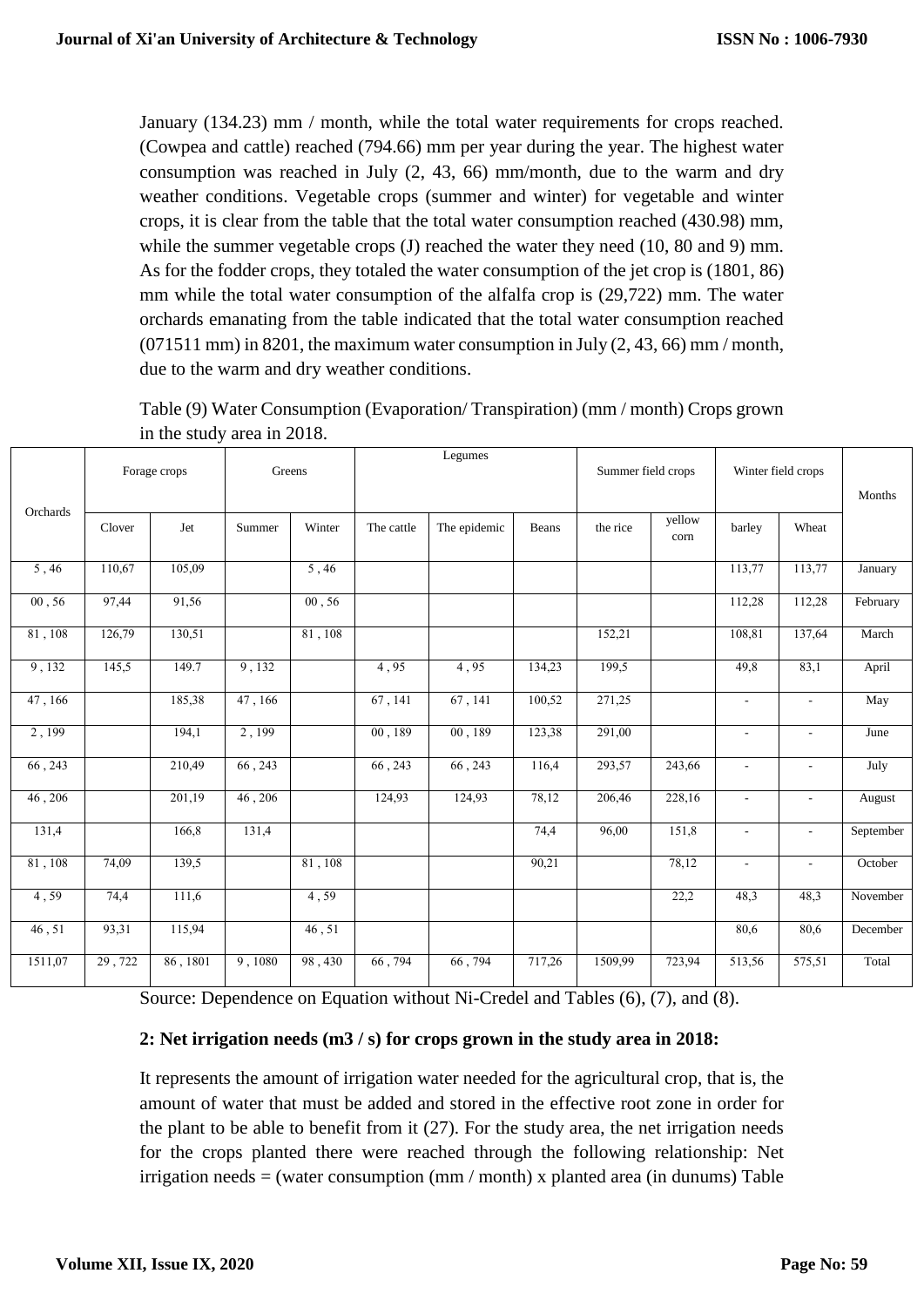(10) shows the net irrigation. Of the values and the total crops cultivated in the study area during the year 2018, with the total net irrigation needs of the crops, the study area reached (268.34) m3/ s during the year, and the table notes that there is a difference in the month in the values, as recorded by Nilai in the month of April and by (06, 45) m3/ sec. In Lima, the lowest values were recorded in October of  $(9, 12)$  m $3/$  s.

Table (10) the net and total irrigation needs  $(m3 / s)$  for crops grown in the study area during the year 2018

| Total irrigation needs (m3 / s) | Net irrigation needs $(m3 / s)$ | the month |
|---------------------------------|---------------------------------|-----------|
| 11,37                           | 27, 22                          | January   |
| 41,38                           | 05, 23                          | February  |
| 91,42                           | 75, 25                          | March     |
| 1,75                            | 06, 45                          | April     |
| 15,30                           | 09, 18                          | May       |
| 63,36                           | 98,21                           | June      |
| 5,51                            | 90,30                           | July      |
| 83,38                           | 30, 23                          | August    |
| 78,20                           | 47, 12                          | September |
| $\overline{2,15}$               | 12, 9                           | October   |
| 4,29                            | 64, 17                          | November  |
| 18,31                           | 71, 18                          | December  |
| 2,474                           | 34, 268                         | Total     |

Source: Based on Tables (5) and (9) 2- Application of Relationship

3: Total irrigation needs (m3 / s) for crops grown in the study area during the year 2018:

Total irrigation needs mean the total amount of water to be added to the field, and it includes the net irrigation needs in addition to field waste, that is, the net irrigation needs after including losses at the field level (28). Total irrigation needs were calculated according to the following relationship:

As follows:  $IRg = total$  irrigation needs

 $In = net irrigation requirement$ 

 $Ea =$  field efficiency) 60% is taken for field calculations (29)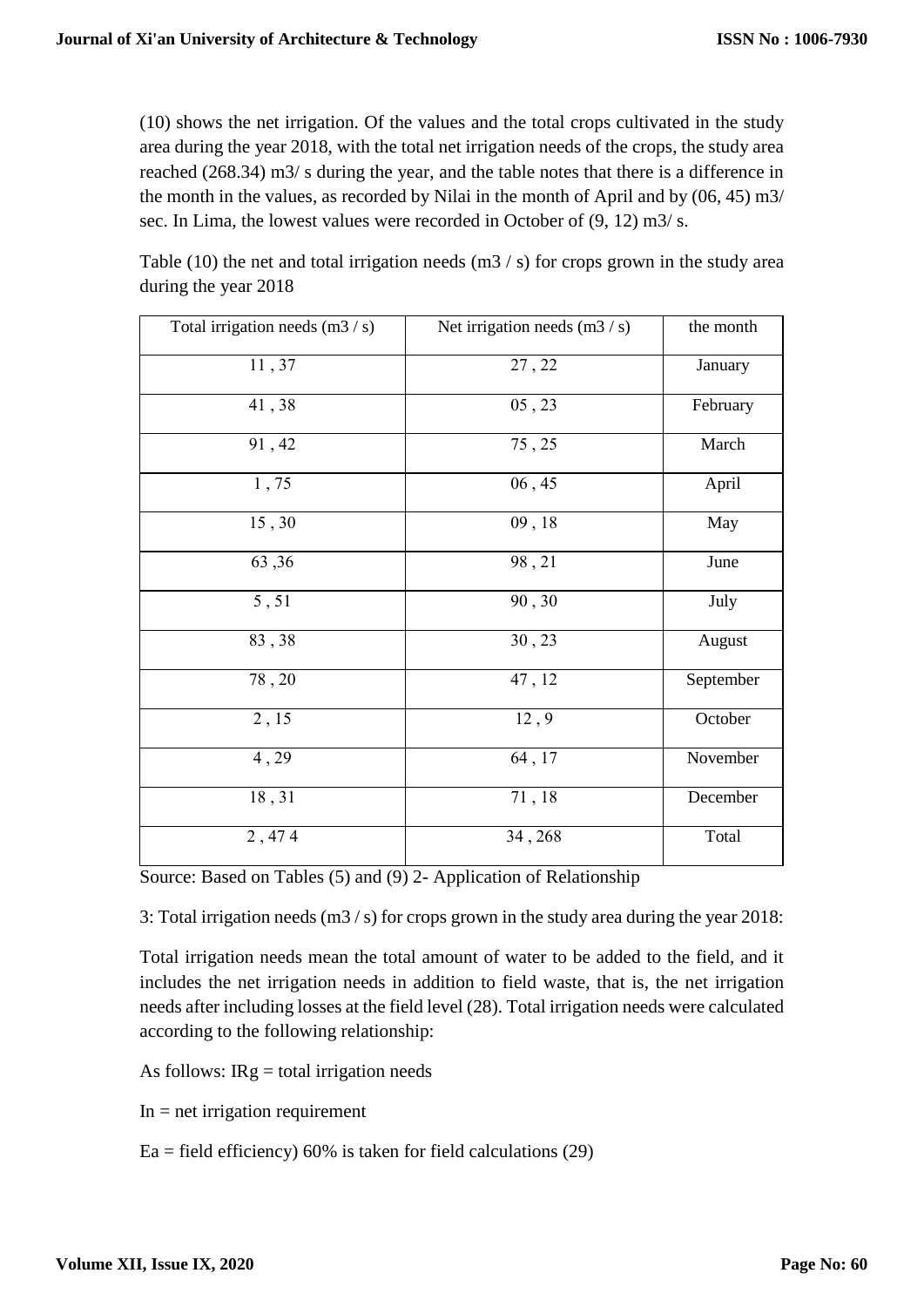Through the application of this, knowledge of the total irrigation needs of the crops grown in the study area was obtained, and Table (10) shows the values of the total irrigation needs of the crops grown in the study area during the year 2018, where the total irrigation needs of the crops of the study area reached (2,447) M3 / s during the year, and it is noticed in the table that there is a monthly discrepancy in the values, as recorded in the month of April with a percentage of (1, 75 m3 / s) in Lima, the lowest level was recorded in the month of October, the first-rate (15, 2) m 3 / s, we conclude through this that there is a variation in the net values of the total and total irrigation needs. The variation in the values is due to several reasons, including the variation in climatic conditions, the diversity of cultivated areas, as well as the variation in the number of water needs of agricultural crops, their different characteristics, and the duration of their growth.

#### **4: Proficiency rates in the tables of the study area during 2018.**

The adequacy of irrigation was achieved by subtracting the amount of water needed by the crop from the volume of design water (30). Table (11) shows the values of increase and decrease of coupling rates in the tables of the study area about the need for cultivated crops during the year 2018, and the data table notes that The conjugation rates of the tables in the study area are insufficient to irrigate the cultivated crops in most months, as it seems to be insufficient in (January, February, March, April, May June, July, August, September, October, November, and December) with a decrease of (2, 2, 4, 32, 4, 72, 35, 85, 3, 66, 17, 78, 6, 34, 0, 58, 1, 25) (m3 / s in each, respectively, while efficiency is observed during the months) May, September, and October) and increase (2, 72, 10, 45, 29, 14) m 3 / s, respectively.

Table (11): Adequacy of the average expenditures of the study area tables for the crops cultivated therein during the year 2018

| Increment<br>values | Deficiency<br>values | Months   |
|---------------------|----------------------|----------|
| There is no         | 2,2                  | January  |
| There is no         | 32, 4                | February |
| There is no         | 72, 4                | March    |
| There is no         | 85, 35               | April    |
| 2,72                | There is no          | May      |
| There is no         | 66, 3                | June     |
| There is no         | 78, 17               | July     |
| There is no         | 34, 6                | August   |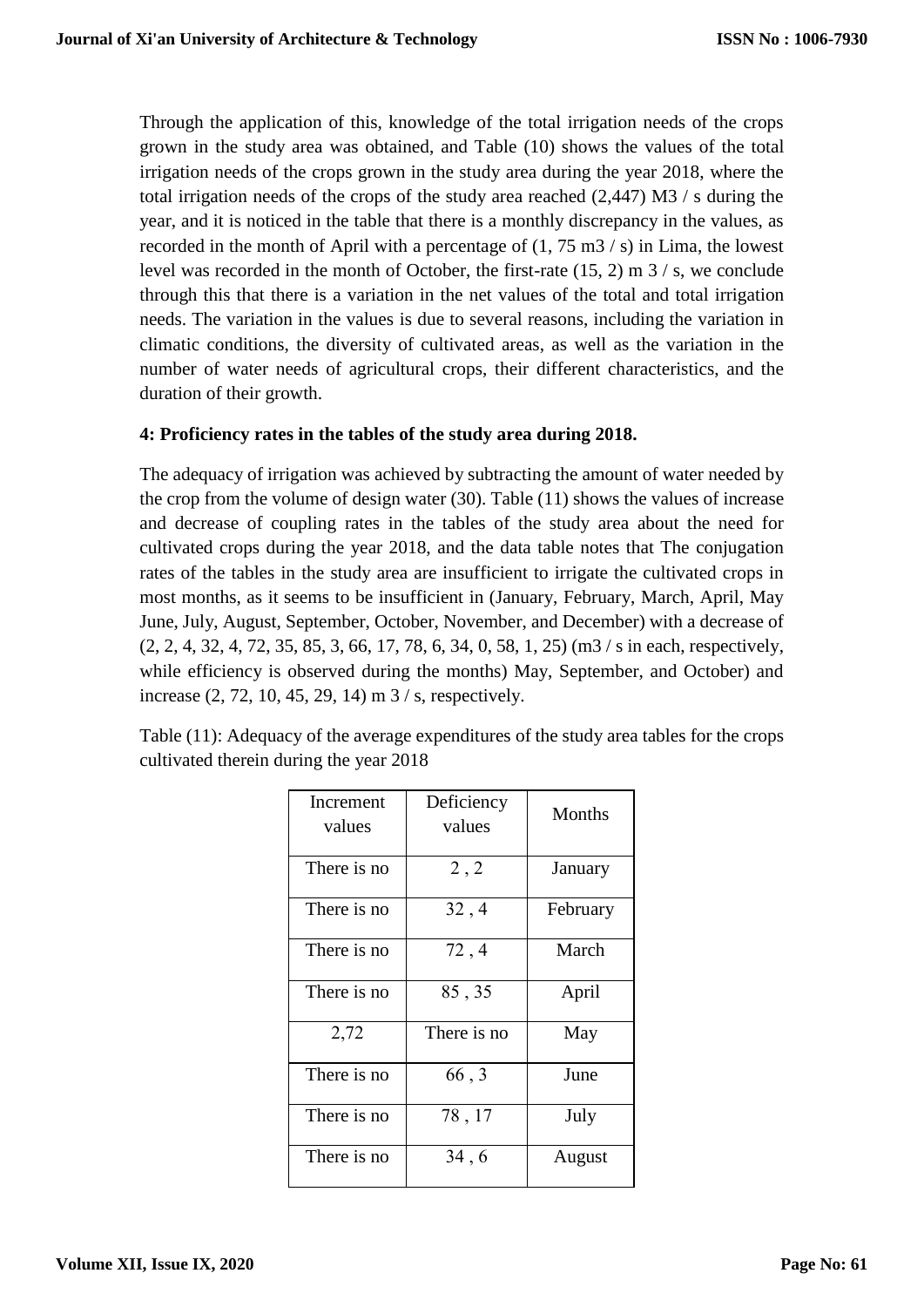| 45, 10      | There is no | September |
|-------------|-------------|-----------|
| 29, 14      | There is no | October   |
| There is no | 58,0        | November  |
| There is no | 25, 1       | December  |

Source :Based on tables  $(3)$ ,  $(2)$  and. $(10)$ 

We conclude through so that the irrigation tables that serve the study area do not work efficiently in crop processing actually cultivated with the needed water and due to many reasons , including the relation s climatic conditions of the increasing number of hours of solar brightness and the resulting recording thermal high values and low fall Rains, lack of moisture and high values of surface evaporation of water ,which affects the rates of water quotas through increasing water losses and water needs of agricultural crops, in addition to the methods that farmers use to provide water to agricultural crops , in addition to that the presence of bushes and weeds along the banks of sewers Water and inside the irrigation canals is one of the problems that affect the efficiency of irrigation ,as it leads to impeding the flow of water in these channels . Another reason is the increase in the percentage of water wastes from the irrigation tables and channels in the study area as a result of leakage and leakage of water from them, as there are no lined tables in the study area to ensure that water infiltration , and other issues related to water pumps , which rely on the study area where most of these old and consumer pumps and there is no follow - up To maintain it , and the matter does not depend on the reasons mentioned, there are many factors that must be mentioned are the absence of water guidance in all areas, especially in the field of agriculture and the lack of use of modern irrigation systems and lack of interest in river irrigation ,as well as planning and political factors as Iraq's geographical location as the downstream country places it in A critical situation that is negatively affected by the procedures of the countries located above the course of the two rivers, as the source countries have a great ability to control Iraq's water resources with increasing technological capabilities in digging rivers and building dams and reservoirs, all of this affects the amount of water revenue received to Iraq in general and the rates of water quotas for for very a well that feeds the study area in particular.

## **Solutions and proposals to raise the irrigation efficiency of the irrigation schedule and channels in the study area:**

- 1- Following modern methods and methods of irrigation, according to the water needs of agricultural crops, by educating farmers and directing them about their use and urging them to abandon the wrong methods that they adopt in irrigation.
- 2- Addressing the problem of plants and jungles by uprooting these plants from their roots, and excavators and machines can be used to sweep and disinfect streams, which increases the speed of water movement within the streams.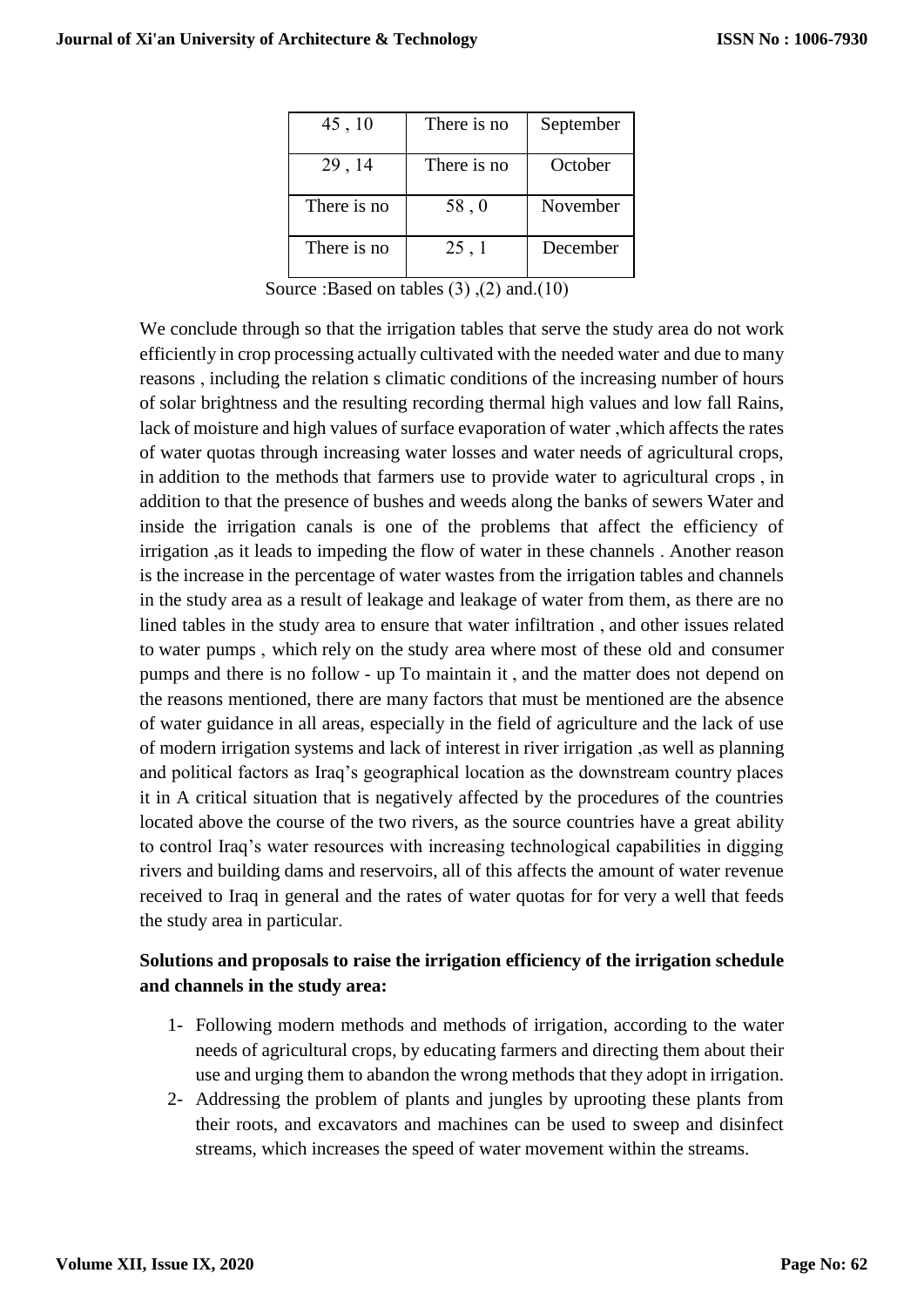- 3- Maintaining irrigation canals from infiltration and leakage through the lining of these main and subsidiary channels that are not lined or partially lined, in order to increase their efficiency and reduce water losses from them.
- 4- Maintaining and providing fuel for diesel irrigation pumps, in addition to providing the necessary energy for the electric-powered pumps in order to raise the irrigation efficiency of the irrigation schedules serving the study area.
- 5- Raising the level of awareness by holding educational courses and seminars and intensifying water awareness to educate farmers about the water rationing of agricultural crops and urge them to abandon the wrong methods that they used to use in irrigation and encourage them to use modern methods.
- 6- Addressing the water policy problem by relying on international charters, norms, and laws that regulate the principles of sharing common water resources between upstream, downstream, and downstream countries in a manner that ensures a fair distribution of water and achieves the interests of all parties together.

## **Margins**

1- Republic of Iraq, Ministry of Planning and Development Cooperation, Central Organization for Statistics and Information Technology, Annual Statistical Abstract, 2016.

2- Nuri Khalil Al-Barazi, Ibrahim Abdul-Jabbar Al-Mashhadani, Geographical Agriculture, 2nd Edition, Dar Al-Kutub Al-Wataniya for Printing and Publishing, University of Mosulain, 200 0, p. 4 5-46.

3- Muhammad Najm Abdullah, Khalid Badr Hammadi, Al-Rai, College of Agriculture, Basra University, 1982, p. 168.

4- Mahdi Muhammad Ali Al-Sahhaf, Surface Water Resources in Morocco, Dar Al-Kutub for Printing and Publishing, University of Mosul, 1985, p. 226.

5- Mukhalal Waterfall Mari, Ibrahim al-Qasab, Geography of Agriculture, Mosul University Press, University of Mosul, 1996, pp. 27-29.

6- Majid Muhsin Al-Ansari and his colleagues, Principles of Field Crops, First Edition, Dar Al-Kutub Foundation for Printing and Publishing, Baghdad, 1980, p.8.

7- [7] (Fadel Al-Hassani, Mahdi Al-Sahaf, The Origins of Applied Climatology, Dar Al-Hikma Press, Baghdad, 1990, p. 144.

8- Fadel Al-Hassani, Mahdi Al-Sahhaf, the same source, p. 1 48.

9- Khalis Husni Al-Ash'ab, Anwar Mahdi Saleh, Natural Resources and Their Maintenance, Dar Al-Kutub for Printing and Publishing, University of Mosul, 1988, p. 172.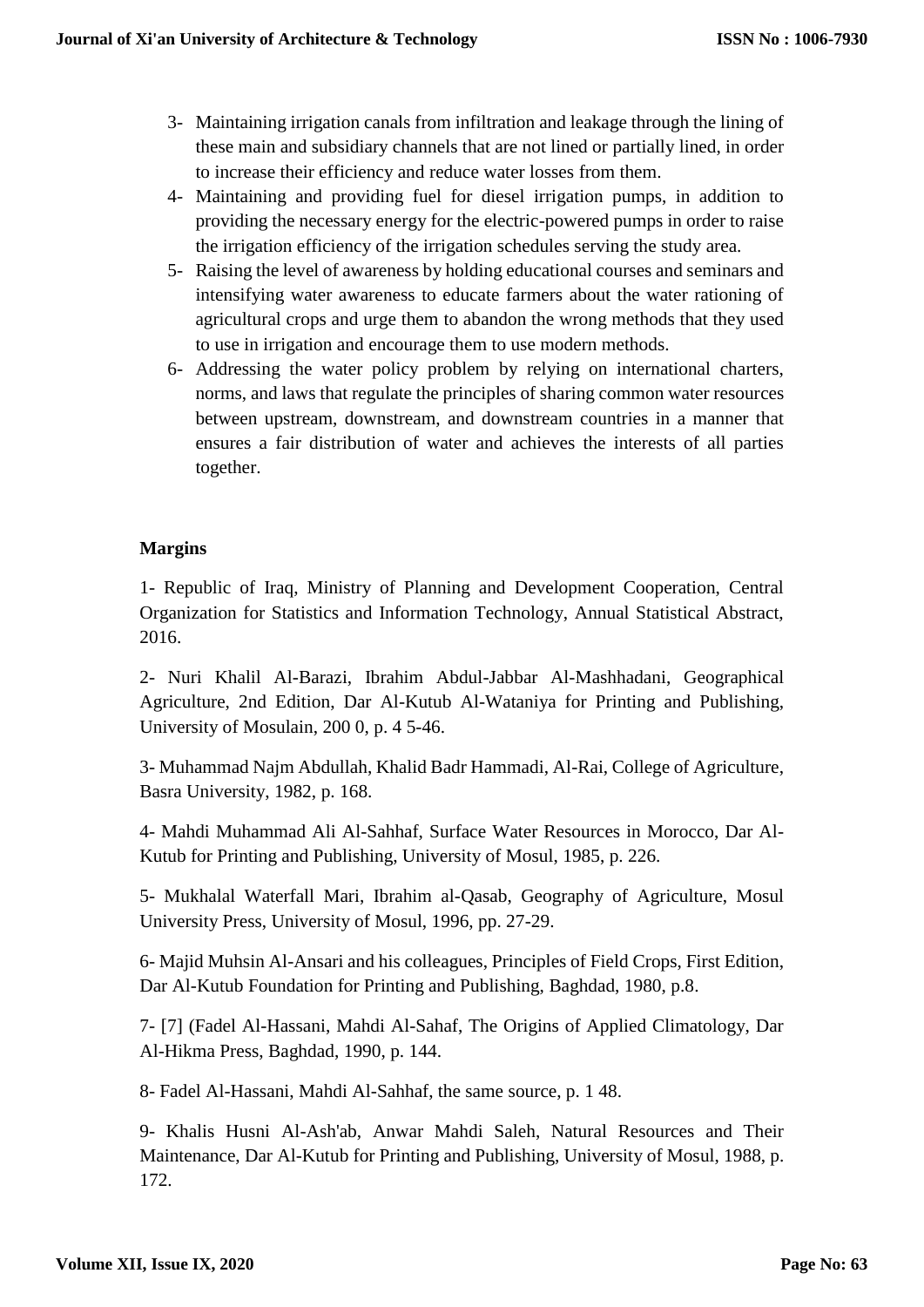10- Atef Ali Hamid Kharabsheh, Othman Muhammad Ghunaim, Water Harvesting in Arid and Semi-Arid Areas in the Arab World, 1st Edition, Dar Al-Safa for Publishing and Distribution, Amman, 2009, p. 144.

11- Nuri Khalil al-Baraz, "Soil and its Impact on Agricultural Development in the Alluvial Plain of Iraq," Iraqi Geography Journal, vol. 1, 1962, p. 111.

12- Taif Nabil Ibrahim, Essam Khudair Al-Hadithi, Al-Rai (Usayat and Applications), The National Library of Printing and Publishing, University of Mosul, 1988, p. 33.

13- (Ali) Mahdi Al-Dujaili, Characteristics of Agricultural Production in the Kufa District, Journal of Geographical Research, No. 5, College of Education for Girls, University of Kufa, 2004, p. 259-279.

14- Ali Abdul-Amir Abboud Al-Abadi, Agricultural Patterns in Babil Governorate, MA, unpublished, College of Arts, University of Baghdad, 1981, p. 35.

15- Mahmoud Badr Ali Sami, The Geographical Components of Dairy Production in Babil Governorate, PhD thesis (unpublished), College of Arts, Basra University, 1999, p. 111.

16- Braz Nuri Khalil, "Soil and its Impact on Agricultural Development in the Alluvial Plain of Iraq," previous reference. The previous reference. P. 119.

17- Abdul-Ilah Al-Razooqi Al-Rassg, Vegetable Cultivation and its Future in the Hilla District, MA, unpublished, University of Baghdad, College of Arts, 1968, S56-60.

18- Division of water resources in the Kifl sub-district, technical section, unpublished data, 2019.

19- Division of water resources in the Kifl sub-district, technical section, unpublished data, 2019).

20- The division of water resources in the Al-Kifl sub-district, technical section, unpublished data, 2019.

21- Water Resources Division, Al-Hilla Judicial Center, Databases Section, unpublished data, 2019).

22- Agriculture Division, Kefel, Department of Agricultural Statistics, unpublished data, 2019.

23- Nabil Ibrahim Al-Taif, Essam Khudair Al-Hadithi, previous source, p. 33.

24- Hamid Nashat Ismail, Field Profiles of Irrigation Agriculture in Iraq, Part One, General Survey Authority, Baghdad, 1990, p. 85.

25- Radwan Khalifa Abdel Halim, Factors Affecting the Balances of Fresh and Salt Water, Union of Arab Scientific Research Councils, Baghdad, 1976, p. 137.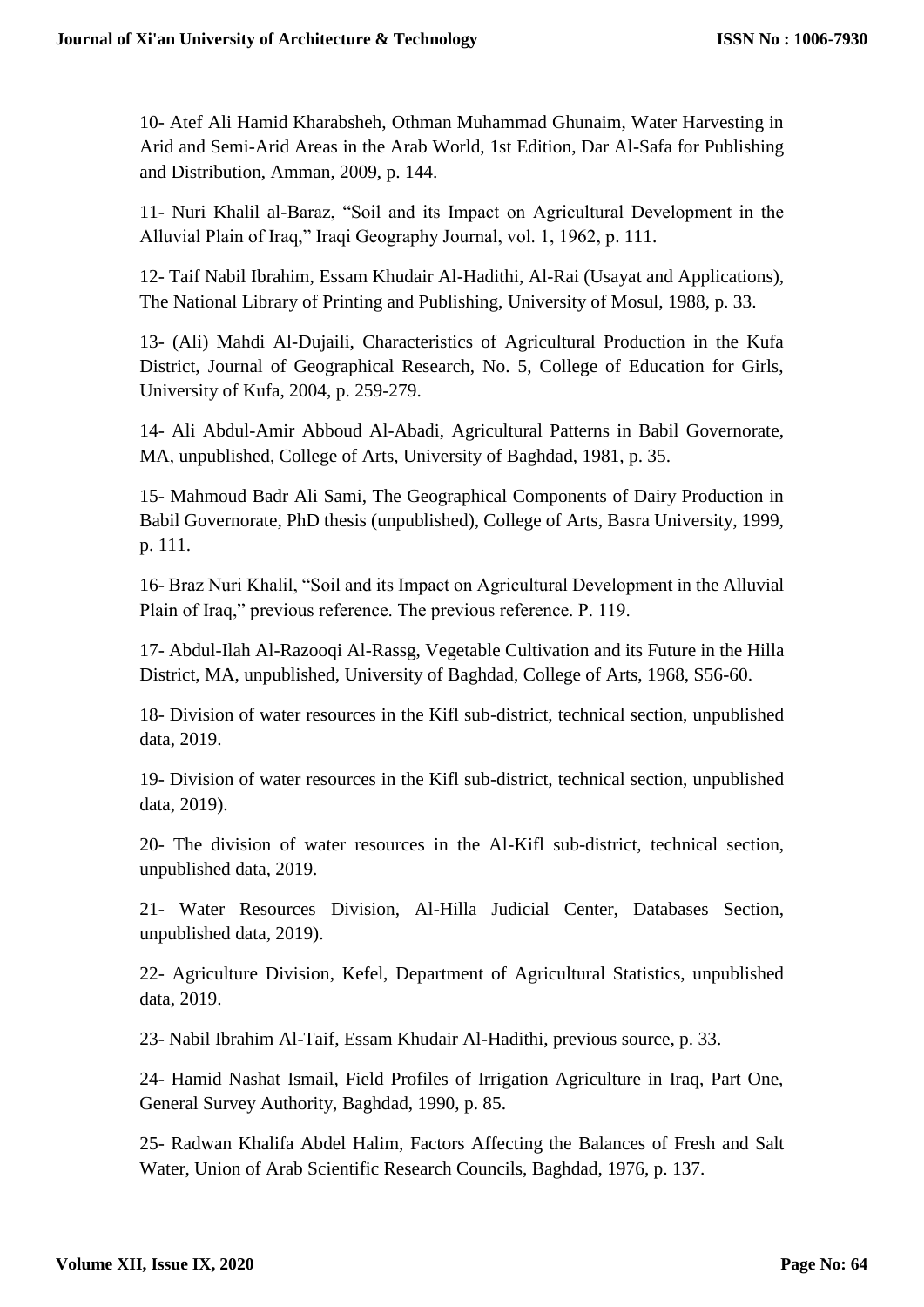26- Charles Shukry Sekala, Irrigation, and Puncture Engineering, Baghdad University Press, University of Baghdad, 1981, pp. 105-106.

27- Laith Khalil Ismail, a previous source, p. 200.

28- Ibid, s. 201.

29- Charles Shukri Scala, previous source, p. 122.

30- Israelelsen, OW and Hansen VE, Irrigation Principles and Practices, John Willey and Sons, Inc, London, 1962, p. 105

#### **References**

- 1- Ismail, Hamid Nashat, Field Profiles of Irrigation Cultivation in Iraq, Part 1, General Commission for Survey, Baghdad, 1990.
- 2- Ismail, Laith Khalil, Al-Rai and Al-Thaqab, second edition, Dar Al-Kutub for Printing and Publishing, University of Mosul, 2000.
- 3- Al-Sha`ab, Khalis Husni Al-Ash`ab, Anwar Mahdi Saleh, Natural Resources and Their Maintenance, Dar Al-Kutub Publishing House, University of Mosul, 1988, p. 172.
- 4- Al-Ansari, Majeed Mohsen and his colleagues, The Origins of Field Crops, First Edition, Dar Al-Kutub for Printing and Publishing, Baghdad 1980.
- 5- Al-Barazi, Nouri Al-Khalil, Ibrahim Abdel-Jabbar Al-Mashhadani, Geographical Agriculture, 2nd floor, Dar Al-Kotob Al-Wataniya for Printing and Publishing, Maestro University, 200 0.
- 6- Al-Barazi, Nuri Khalil, "Soil and its Impact on Agricultural Development in the Sedimentary Plain in Iraq," Journal of the Iraqi Geographical Society, Volume (1), 1962.
- 7- Al-Hasani, Fadel, Mahdi Al-Sahhaf, Fundamentals of Applied Climate Science, Dar Al-Hikma Press, Baghdad 1990.
- 8- Al-Kharabsheh, Atef Ali Hamed, Othman Muhammad Ghunaim, Water Harvesting in Arid and Semi-Arid Zones in the Arab World, First Edition, Dar Al-Safa for Publishing and Distribution, Amman, 2009.
- 9- Al-Dujaili, Ali Mahdi, Characteristics of Agricultural Production in the Kufa Region, Journal of Geographical Research, No. 5, College of Education for Girls, University of Kufa, 2004.
- 10- Scala, Charles Shukri, Irrigation and Drainage Engineering, Baghdad University Press, University of Baghdad, 1981.
- 11- Al-Sami, Mahmoud Badr Ali, Geographical Components of Dairy Production in Babil Governorate, PhD thesis (unpublished), Faculty of Arts, Basra University, 1999.
- 12- Al-Sahaf, Mahdi Muhammad Ali Al-Sahaf, Surface Water Resources in Morocco, Dar Al-Kutub for Printing and Publishing, Mosul University, 1985.
- 13- At-Taif, Nabil Ibrahim A. Essam Khudair Al-Hadithi, Irrigation (Basics and Applications), Dar Al-Kutub for Printing and Publishing, University of Mosul, 1988.
- 14- Abdel Halim, Radwan Khalifa Abd, Factors Affecting the Balances of Fresh and Salt Water, Union of Arab Scientific Research Councils, Baghdad, 1976.
- 15- Al-Abadi, Ali Abdul-Amir Aboud, Agricultural Patterns in Babil Governorate, MA, Unpublished, College of Arts, University of Baghdad, 1981.